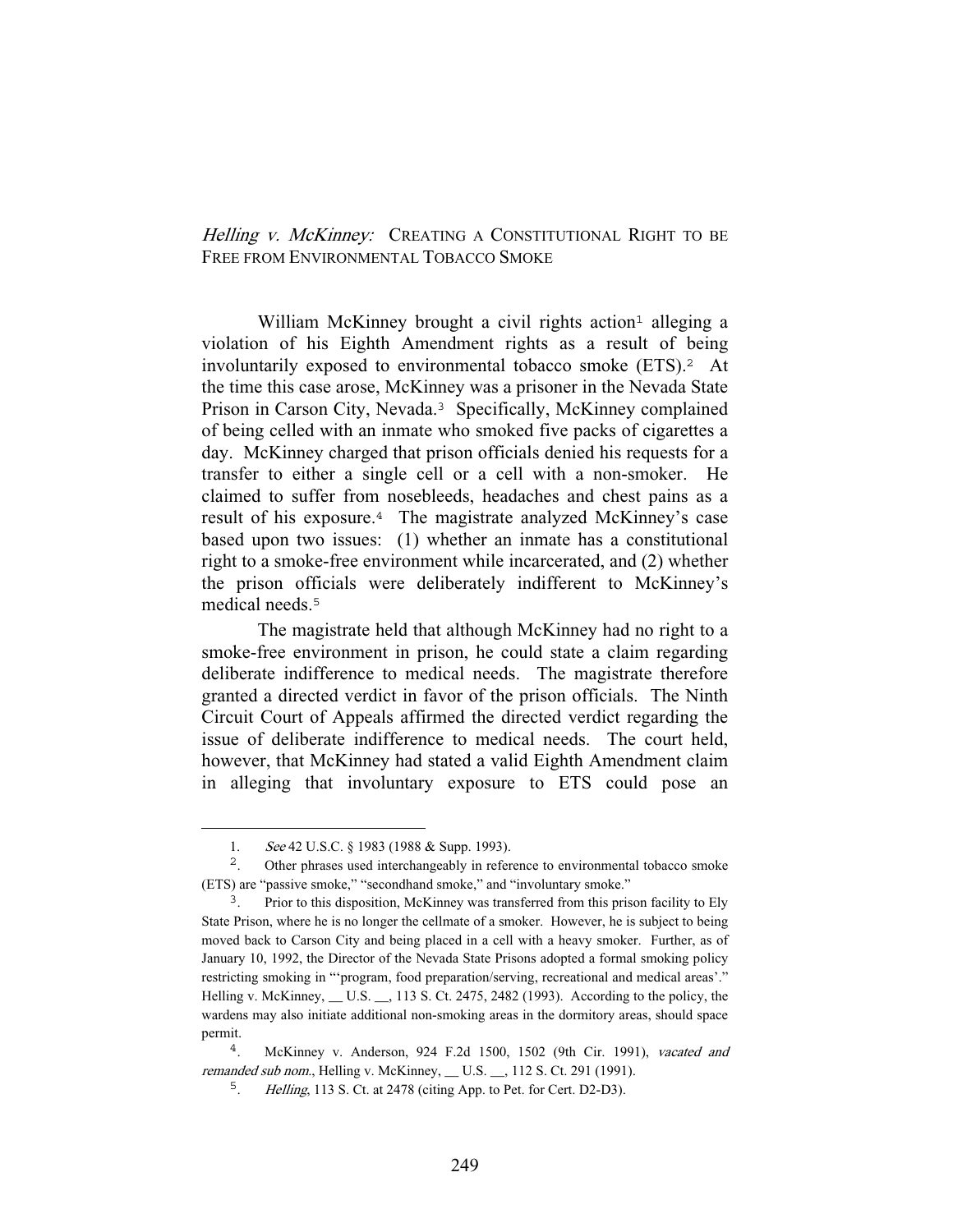unreasonable future health risk constituting "cruel and unusual punishment."<sup>6</sup>

 The United States Supreme Court granted certiorari and vacated and remanded<sup>7</sup> the case in light of the *Wilson v. Seiter*<sup>8</sup> decision. On remand, the Court of Appeals incorporated the Wilson "subjective factor" requirement, and reinstated its previous judgment.<sup>9</sup> The Supreme Court granted the prison officials' petition for certiorari and held that an inmate states a cause of action under the Eighth Amendment by alleging that prison officials have, with deliberate indifference, exposed him to levels of ETS that pose an unreasonable risk of serious damage to his future health. *Helling v.* McKinney, 113 S. Ct. 2475 (1993).

 Although courts have never specified the exact scope of the phrase "cruel and unusual punishment," "the basic concept underlying the Eighth Amendment is nothing less than the dignity of man."<sup>10</sup> In Trop v. Dulles, $11$  the Court concluded that the Eighth Amendment

<sup>9</sup>. McKinney v. Anderson, 959 F.2d 853 (9th Cir. 1992), aff'd sub nom., Helling v. McKinney, \_\_ U.S. \_\_, 113 S. Ct. 2475 (1993).

<sup>10</sup>. Trop v. Dulles, 356 U.S. 86, 100 (1958) (plurality opinion). The phrase "cruel and unusual punishment" first appeared in the Bill of Rights of 1689, which was drafted by Parliament at the accession of William and Mary. Gregg v. Georgia, 428 U.S. 153, 169 (quoting Anthony F. Granucci, "Nor Cruel and Unusual Punishments Inflicted:" The Original Meaning, 57 CALIF. L. REV. 839, 852-53 (1969)). It currently finds its place within the Eighth Amendment: "Excessive bail shall not be required, nor excessive fines imposed, nor cruel and unusual punishment inflicted." U.S. CONST. Amend. VIII.

<sup>11</sup>. 356 U.S. 86, 101 (1958) (plurality opinion) (citing Weems v. United States, 217 U.S. 349 (1910)). The Trop Court draws upon the early teachings of Weems v. United States, 217 U.S. 349 (1910), where the Court stated that the cruel and unusual punishment clause of the Eighth Amendment "'is not fastened to the obsolete but may acquire meaning as

<sup>&</sup>lt;sup>6</sup>. McKinney v. Anderson, 924 F.2d 1500 (9th Cir. 1991), vacated and remanded sub nom., Helling v. McKinney, 112 S. Ct. 291 (1991).

<sup>7</sup>. Helling, 112 S. Ct. 291.

<sup>8</sup>. 501 U.S. \_\_, 111 S. Ct. 2321 (1991). In Wilson, the Court added a "subjective factor" requirement to the test for determining violation of the Eighth Amendment rights of prisoners per their conditions of confinement. The "subjective factor" requires that the prisoner show a "culpable state of mind" and "deliberate indifference" on the part of the prison officials to the well-being of the prisoners. Id. at 2326-27. This standard essentially extends the holding in Estelle v. Gamble, 429 U.S. 97 (1976), in which the Court required a showing of "deliberate indifference" by prison officials when the prisoner claimed denial of adequate medical care, to all claims regarding conditions of confinement. Id. at 104.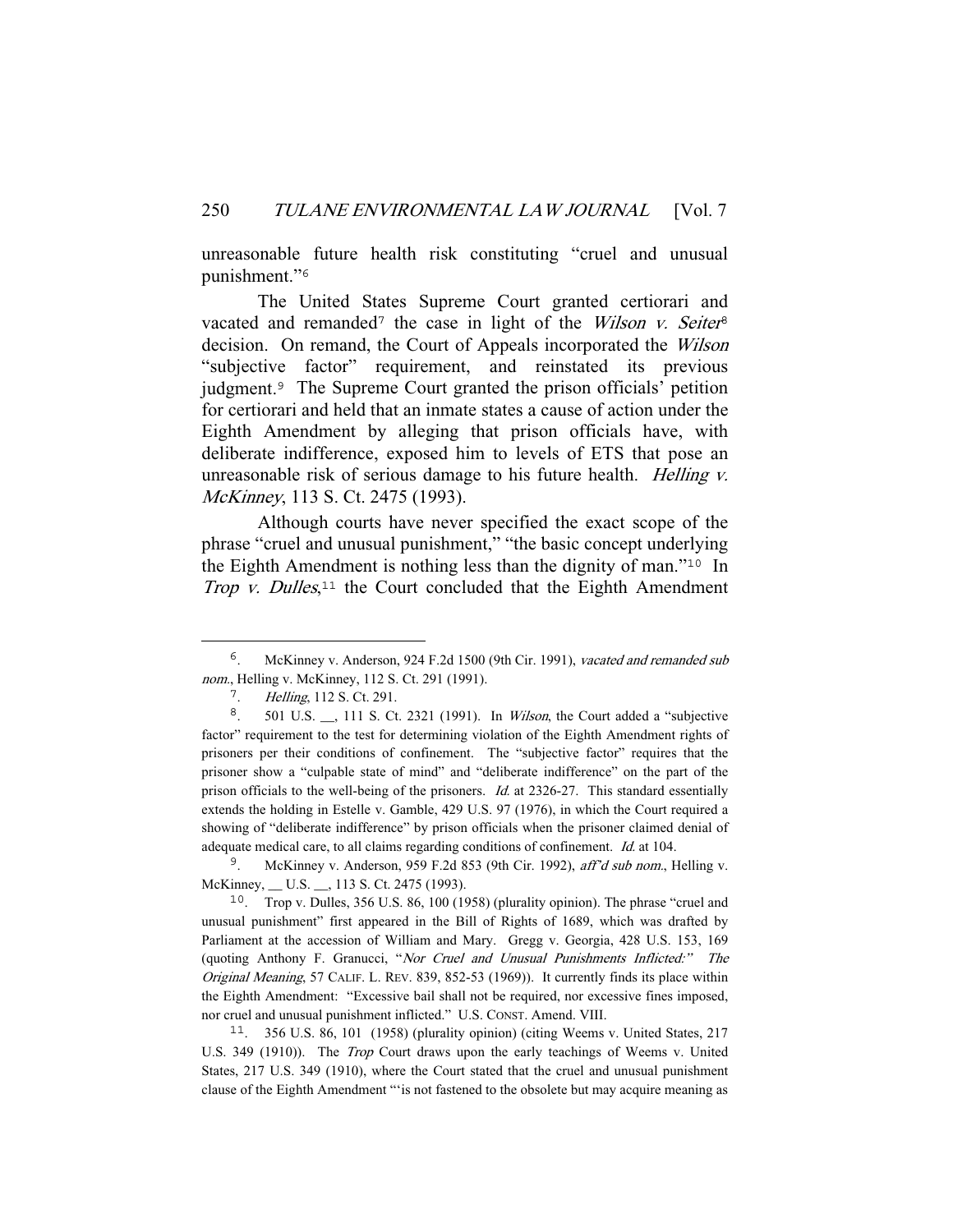must take its meaning from "the evolving standards of decency that mark the progress of a maturing society."<sup>12</sup> Therefore, the words are meant to be flexible and progressive, not static, in order to respond to the changes in public perceptions of decency.<sup>13</sup>

 The caselaw establishing the scope of the Eighth Amendment therefore reflects the evolution of changing public opinion and standards of decency. The earliest cases raising Eighth Amendment claims focus on particular methods of execution, such as torture, and whether these methods were "barbarous" or involved the "unnecessary and wanton infliction of pain."<sup>14</sup> Over time the Court changed its focus to determining whether the punishment was proportionate to the crime committed.<sup>15</sup> The Court's analysis always maintained its grounding however, within the realm of concepts of "dignity, civilized standards, humanity and decency."<sup>16</sup>

It was not until *Estelle v. Gamble*,<sup>17</sup> that the Court expanded the application of the Eighth Amendment beyond the scope of physically barbarous punishment via judicial sentence, to prison deprivations. In Estelle, the Court held that a prison official's failure to provide adequate medical service to the prisoners with "deliberate indifference" to the prisoner's medical needs violates the Eighth Amendment. The Court found this "deliberate indifference" to be inconsistent with contemporary standards of decency and a "wanton infliction of pain."<sup>18</sup>

<sup>17</sup>. 429 U.S. 97 (1976).

<sup>18</sup>. Id. at 104 (quoting Gregg v. Georgia, 428 U.S. 153, 182-83 (1976)). Inadvertent mistakes or negligence by a prison medical attendant however, do not state a valid claim. *Id.* 

public opinion becomes enlightened by a humane justice." Gregg, 428 U.S. at 171 (quoting Weems, 217 U.S. at 378).

<sup>12</sup>. Weems v. United States, 217 U.S. 349 (1910).

<sup>13</sup>. See Thompson v. Oklahoma, 487 U.S. 815, 821 n.4 (1988) (citing Weems, 217 U.S. at 393).

<sup>14</sup>. See Wilkerson v. Utah, 99 U.S. 130, 136 (1879); Gregg, 428 U.S. at 173.

<sup>15</sup>. Weems, 217 U.S. at 371.

<sup>16</sup>. Jackson v. Bishop, 404 F.2d 571, 579 (8th Cir. 1968). Notably in Trop, 356 U.S. 86 (1958) (plurality opinion), the Court included the punishment of denationalization of a soldier, who was a deserter for one day, within the ambit of "cruel and unusual punishment." The Court reasoned that such a punishment "strips" the individual of his rights, removing the essential element protected by the Eighth Amendment: the dignity of man. 356 U.S. at 100- 02. Therefore, early on the Court moved away from limiting the Eighth Amendment protection to only physical abuse of a prisoner.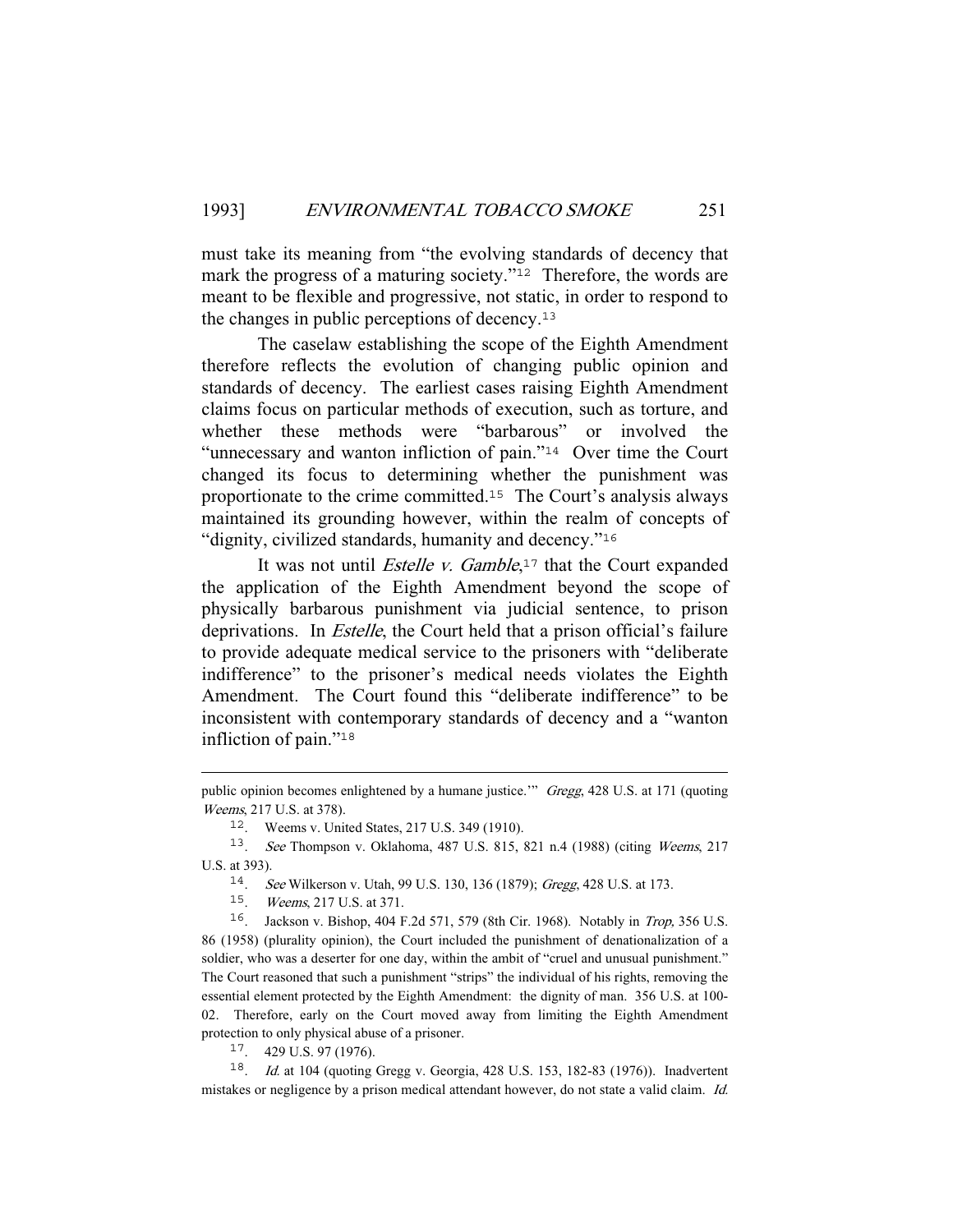Following *Estelle*, the Supreme Court further expanded the application of the Eighth Amendment's "cruel and unusual punishment doctrine." First, in Hutto v. Finney<sup>19</sup> the Court considered for the first time the application of the Eighth Amendment to prisoner confinement issues. The Hutto Court held that confinement to an isolation cell for an indefinite period of time was "cruel and unusual punishment."<sup>20</sup>

 In Hudson v. McMillian, \_\_ U.S. \_\_, 112 S. Ct. 995, 997 (1992), the Court did not require the inmate to prove severe injury when subjected to excessive force in order to find a violation of the Eighth Amendment. Similarly, the United States District Court for the District of New Hampshire in Avery v. Powell, 695 F. Supp. 632 (D. N.H. 1988), held that subjection to ETS constitutes cruel and unusual punishment without a showing of infliction of actual physical pain. Id. at 639.

 $20$ . *Id.* at 685. The Court reasoned that such confinement deprived the prisoner of his basic human needs. Id. at 686-87. Further, the Court noted that an injunction to cease unconstitutional behavior would not be denied simply on grounds that the injury or lifethreatening condition had not yet occurred. See id. at 690 (citing Ex parte Young, 209 U.S. 123 (1908)). It should be noted however, that the confinement herein was considered punitive within the traditional sense of formal judicial punishment.

 Other later cases reiterate the assertion made in Hutto, that immediate health consequences are not required to establish a valid Eighth Amendment claim. See, e.g., Rhodes v. Chapman, 452 U.S. 337 (1981); Ramos v. Lamm, 639 F.2d 559, 566 (10th Cir. 1980), cert. denied, 450 U.S. 1041 (1981).

 The distinction between current and future sustained harm resulting from "cruel and unusual punishment" is the central theory of the petitioners' case in *Helling*. 113 S. Ct. at 2479. The distinction is critical in regard to assessing ETS claims, since the actual impact of

at 105-06. Notably, however, the United States Court of Appeals for the Ninth Circuit in Franklin v. Oregon, State Welfare Div., 662 F.2d 1337 (9th Cir. 1981) held that if a prisoner already has a condition that is aggravated by exposure to ETS, then deliberately ignoring such a condition and not tending to it by prison officials constitutes a violation of the Eighth Amendment. *Id.* at 1347.

The circuit courts have generally held that ETS exposure is unconstitutional when it acts to seriously aggravate a current medical condition. See Clemmons v. Bohannon, 956 F.2d 1523, 1527 (10th Cir. 1992) (latent health defects are not cognizable as Eighth Amendment claim); Steading v. Thompson, 941 F.2d 498 (7th Cir. 1991), cert. denied, 112 S. Ct. 1206 (1992) (inmates who can attribute their current serious medical conditions to exposure to ETS are entitled to appropriate medical treatment, although potential health threats do not establish a valid Eighth Amendment claim). The prerequisite of a current and immediate health threat for purposes of establishing the objective factor of the two-part Eighth Amendment test was rejected by the *Helling* Court. Helling v. McKinney, \_\_ U.S. \_\_, 113 S. Ct. 2475, 2481 (1993); see infra notes 43-45 and accompanying text.

<sup>19</sup>. 437 U.S. 678 (1978).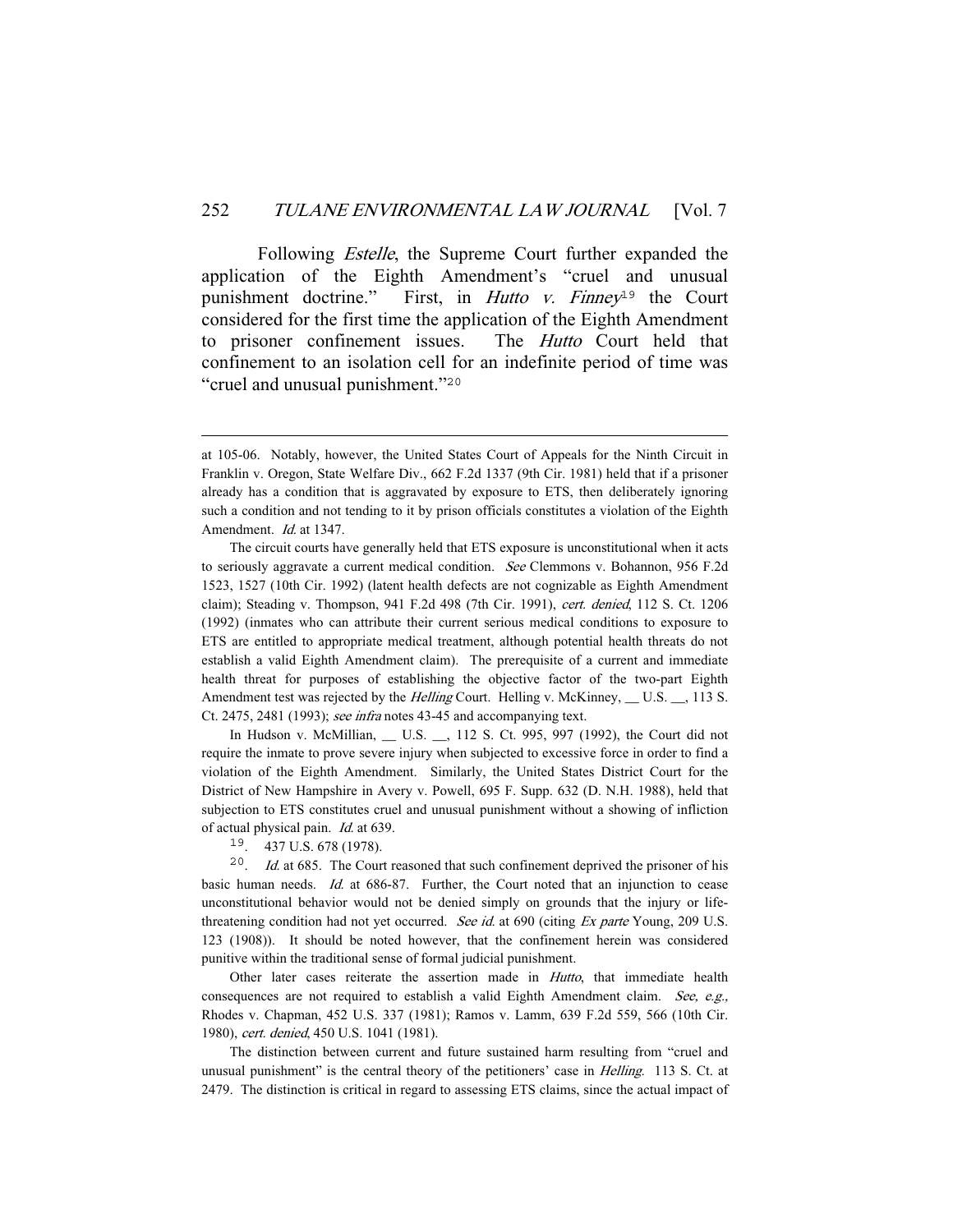Subsequently, in *Rhodes v. Chapman*, the Court considered the limitation that the Eighth Amendment imposes upon conditions of confinement that do not result directly from formal judicial punishment.<sup>21</sup> The Court held that double-celling its inmates was not unconstitutional in this case because it did not result in a deprivation of such essential needs as food, medical care or sanitation.<sup>22</sup>

Finally, in *Wilson v. Seiter*<sup>23</sup> the Court applied the "deliberate indifference" standard of *Estelle* to general conditions of confinement.<sup>24</sup> The Wilson Court infused the requirement of finding

 The lower courts however, draw the line of Eighth Amendment protection from ETS exposure at actual health threats versus "mere discomfort or inconvenience." See Wilson v. Lynaugh, 878 F.2d 846, 849 (5th Cir. 1989), cert. denied, 493 U.S. 969 (1989); Caldwell v. Quinlan, 729 F. Supp. 4, 7 (D.D.C. 1990), aff'd, 923 F.2d 200 (D.C. Cir. 1990), cert. denied, 112 S. Ct. 295 (1991).

<sup>22</sup>. Rhodes, 452 U.S. at 348. The United States Court of Appeals for the Tenth Circuit has held that the "core areas" of any Eighth Amendment claim are "shelter, sanitation, food, personal safety, medical care and adequate clothing." Clemmons v. Bohannon, 956 F.2d 1523, 1527 (10th Cir. 1992) (citing Ramos v. Lamm, 639 F.2d 559, 566 (10th Cir. 1980) (finding that consistent and major deficiencies in medical, dental and psychiatric care were sufficiently serious to establish a valid Eighth Amendment cause of action)).

 Justice Brennan concurred in Rhodes and noted that the lower courts "have learned [that] . . . judicial intervention is indispensable if constitutional dictates are to be observed in the prisons." 452 U.S. at 354 (Brennan, J., concurring). Although the administration of prisons will always receive judicial deference to the prison officials and the legislature, the Court must make the appropriate constitutional application and interpretation to ensure proper enforcement. Bell v. Wolfish, 441 U.S. 520, 562 (1979).

<sup>23</sup>. 501 U.S. \_\_, 111 S. Ct. 2321 (1991).

<sup>24</sup>. The circuit courts have applied the "deliberate indifference" standard differently. The United States Court of Appeals for the Eighth Circuit has applied the standard as one of requiring "reckless disregard" by prison officials to the inmates in assessing an Eighth

exposure is entirely within the future and causes many to speculate as to the legitimacy of the claim as a whole.

<sup>21</sup>. 452 U.S. 337 (1981). Although this was the first time the Supreme Court specifically addressed the issue, the lower courts had reviewed the issue repeatedly. See, e.g., Gates v. Collier, 501 F.2d 1291, 1302 (5th Cir. 1974) (adequacy of confinement of prisons, such as medical treatment, hygienic materials and physical facilities, is subject to Eighth Amendment scrutiny); Pugh v. Locke, 406 F. Supp. 318 (M.D. Ala. 1976), aff'd as modified, 559 F.2d 283 (5th Cir. 1977), rev'd in part on other grounds, 438 U.S. 781 (1978) (finding conditions of confinement based on the state of overcrowding, sanitation, rape and other sexual assault activity to violate the Eighth Amendment); Ramos v. Lamm, 639 F.2d 559, 572 (10th Cir. 1980), cert. denied, 450 U.S. 1041 (1981) (holding that the state is obligated to provide the prisoner with a "healthy habilitative environment" which includes protection from threats of violence and sexual assault from other inmates).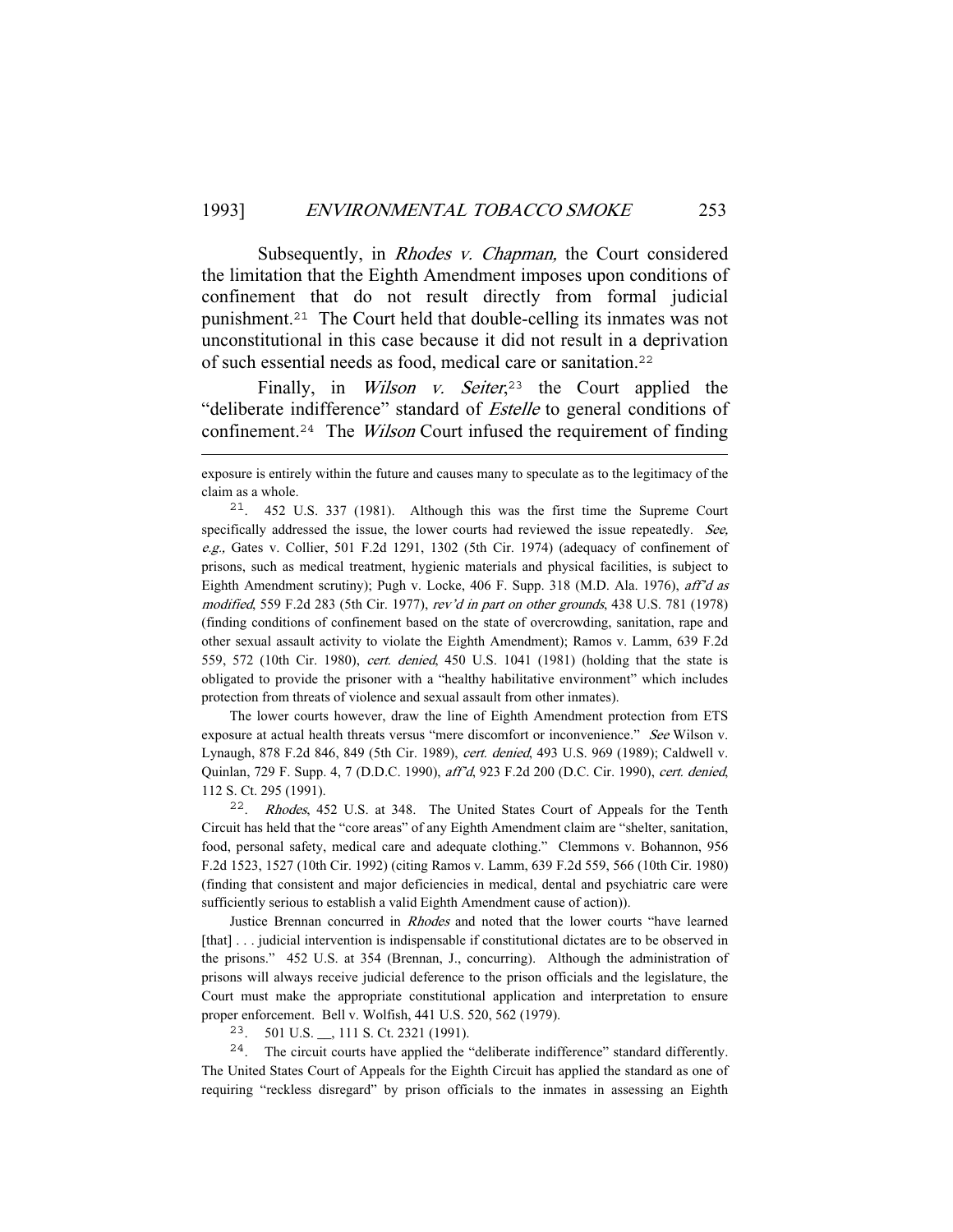both a culpable state of mind and deliberate indifference on the part of the prison officials.<sup>25</sup> These two components constitute the "subjective factor" and must be proven along with the "objective factor" which establishes the severity of the deprivation alleged.<sup>26</sup> Of

 These requirements are necessary, according to the Wilson Court, because "'to be cruel and unusual punishment, conduct that does not purport to be punishment at all must involve more than ordinary lack of due care for the prisoner's interest or safety. . . . It is obduracy and wantonness . . . that characterize conduct prohibited by the Cruel and Unusual Punishment Clause.'" Wilson, 111 S. Ct. at 2324 (quoting Whitley, 475 U.S. at 319). The Court additionally finds that the origin of the intent requirement is within the Eighth Amendment itself, and not within the "predilections of this Court." Id. at 2325.

<sup>26</sup>. Id. at 2324 (citing Rhodes v. Chapman, 452 U.S. 337 (1981)). Some commentators believe that the "correct outcome" in any prisoner ETS case is dependent upon a proper application of the *Wilson* deliberate indifference, "subjective factor" test. See, e.g., Charles J. Rogers, Civil Rights—Second-Hand Smoke is Not Cruel and Unusual Punishment: Steading v. Thompson, 941 F.2d 498 (7th Cir. 1991), cert. denied, 112 S. Ct. 1206 (1992), 20 AM. J. CRIM. L. 163, 172 (1992). The Court in *Steading* held that the increased potential of health risks as a result of exposure to ETS did not amount to an Eighth Amendment violation constituting "cruel and unusual punishment." Rogers, supra, at 166 (citing Steading, 941 F.2d at 500). In his article, Mr. Rogers argued that the *Steading* Court misapplied the Wilson "deliberate indifference" standard since "a properly applied 'deliberate indifference' standard

Amendment violation. See Falls v. Nesbitt, 966 F.2d 375, 380 (8th Cir. 1992) (holding that an inmate who was stabbed by cellmate in a single event of violence without any prior indication of future harm, did not establish the requisite Eighth Amendment state of harm to satisfy "cruel and unusual punishment"). The United States Court of Appeals for the Second Circuit has held that express intent of the prison officials to harm the prisoners was not required although recklessness was some proof that the mandatory level of intent was present. See Hendricks v. Coughlin, 942 F.2d 109, 112-13 (2d Cir. 1991). The United States Court of Appeals for the Seventh Circuit requires that "officials must have knowledge of the threat, the threat must be readily preventable, and officials must allow the threat to materialize rather than intervene" in order to have the requisite deliberate indifference. Colette G. Matzzie & Charles Jones, Prisoners' Substantive Rights, in Twenty-Second Annual Review of Criminal Procedures: United States Supreme Court and Courts of Appeals 1991-1992, 81 GEO. L.J. 1621, 1639 n.2988 (1993) (citing McGill v. Duckworth, 944 F.2d 344, 350 (7th Cir. 1991)).

<sup>&</sup>lt;sup>25</sup>. *Wilson*, 111 S. Ct. at 2324-2327. In *Wilson*, the prisoner alleged that he was subject to "cruel and unusual punishment" as a result of "overcrowding, excessive noise, insufficient locker storage space, inadequate heating and cooling, improper ventilation, unclean and inadequate restrooms, unsanitary dining facilities and food preparation, and housing with mentally and physically ill inmates." *Id.* at 2323. The Court found that it was necessary for the prisoner to prove both a culpable state of mind in line with Whitley v. Albers, 475 U.S. 312 (1986), and "deliberate indifference" on the part of the prison officials per Estelle v. Gamble, 429 U.S. 97, 104 (1976). Wilson, 111 S. Ct. at 2326-27.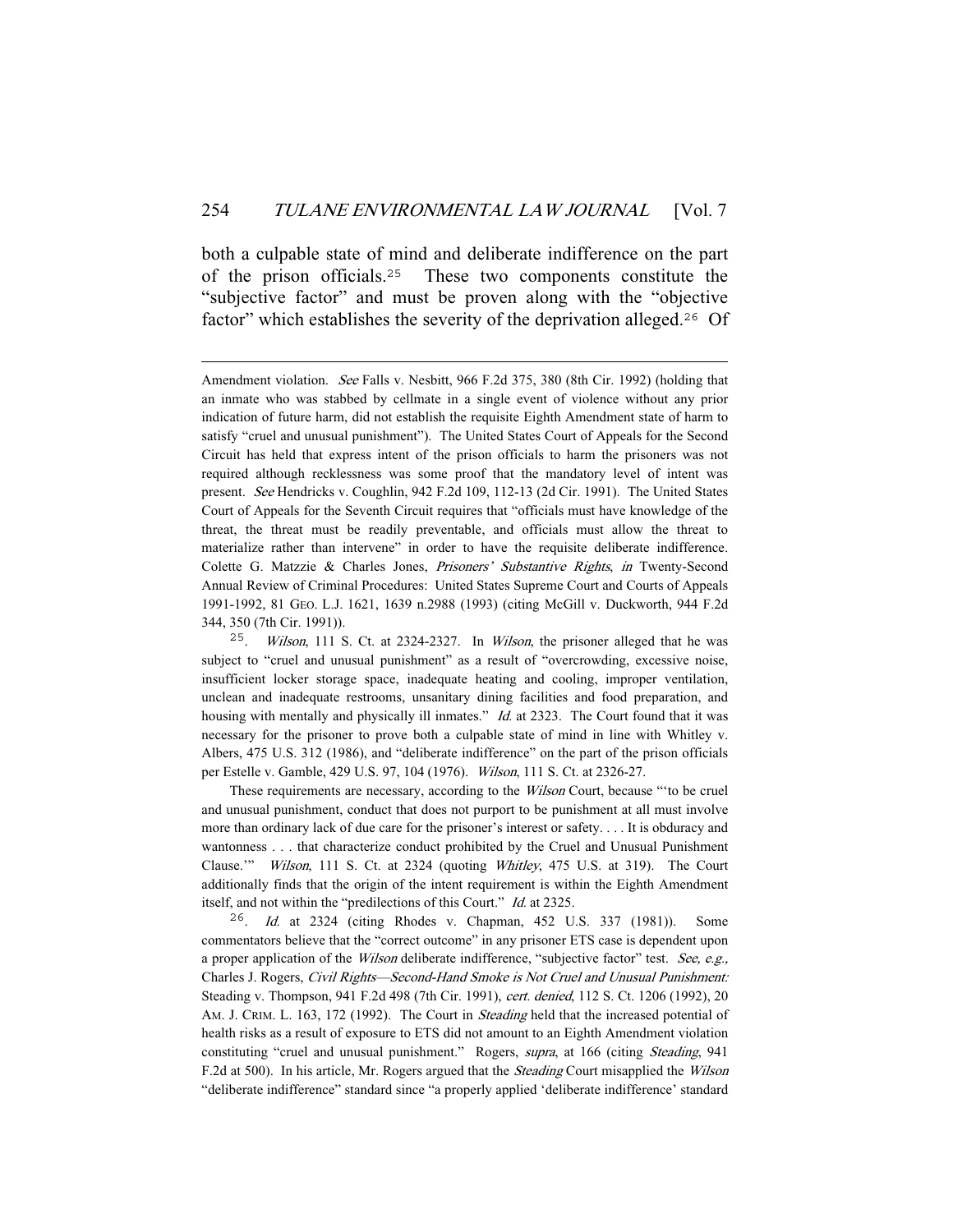these two factors, the objective factor is linked most directly to the contextual argument of what falls within the contemporary "standards of decency."<sup>27</sup> Exposure to ETS has evolved into a controversial component of that ever-changing standard.

 It is no surprise, therefore, that exposure to ETS has become a critical issue in Eighth Amendment cases involving standards of decency. Americans have become increasingly aware of the dangers of tobacco smoke and have brought this issue to the forefront in other areas of the law.<sup>28</sup>

 On January 7, 1993, the Environmental Protection Agency (EPA) published a report [the 1993 Report] which classified environmental tobacco smoke as a Class A carcinogen.<sup>29</sup> This classification makes ETS a "known human carcinogen" placing it in

(1) Involuntary smoking is a cause of disease, including lung cancer, in healthy non-smokers.

(2) The children of parents who smoke compared with the children of non-smoking parents have an increased frequency of respiratory infections, increased respiratory symptoms and slightly smaller rates of increase in lung function as the lung matures.

(3) The simple separation of smokers and nonsmokers within the same air space may reduce, but does not eliminate, the exposure of nonsmokers to environmental tobacco smoke.

Id. at 7. The report refers to second-hand smoke inhaled by non-smokers as "side-stream smoke" which is the smoke emitted from an idle cigarette as compared to "mainstream smoke" inhaled directly by a smoker. *Id.* The Report goes on to explain the toxicity of the second-hand smoke, noting that the carcinogenic effects are qualitatively similar for the smoker as for the non-smoker. Id.

 Additionally, the 1986 Report states that second-hand smoke contains "greater amounts of ammonia, benzene, carbon monoxide, nicotine, and the carcinogens 2-napthylamine, 4 aminobiphenyl, N-nitrosamine, benz[a]anthracene, and benzo-pyrene per milligram of tobacco burned" than does the smoke inhaled directly by the smoker. *Id.* at 7-8. Therefore, the smoke being inhaled by the "involuntary smoker" is more dangerous to him or her than the smoke directly inhaled by the smoker himself.

<sup>29</sup>. U.S. Environmental Protection Agency, Respiratory Effects of Passive Smoking: Lung Cancer and Other Disorders (1993) [hereinafter 1993 EPA Report].

should never allow prison authorities to subject inmates to the serious health risks associated with exposure to second hand smoke." Rogers, supra, at 172.

<sup>27</sup>. Trop v. Dulles, 356 U.S. 86, 100-01 (1958) (plurality opinion).

<sup>28</sup>. See, e.g., U.S. Dep't of Health and Human Services, Public Health Service, The Health Consequences of Involuntary Smoking, A Report of the Surgeon General (1986) [hereinafter 1986 Report]. The 1986 Report reached three primary conclusions about exposure to ETS ("involuntary smoking"):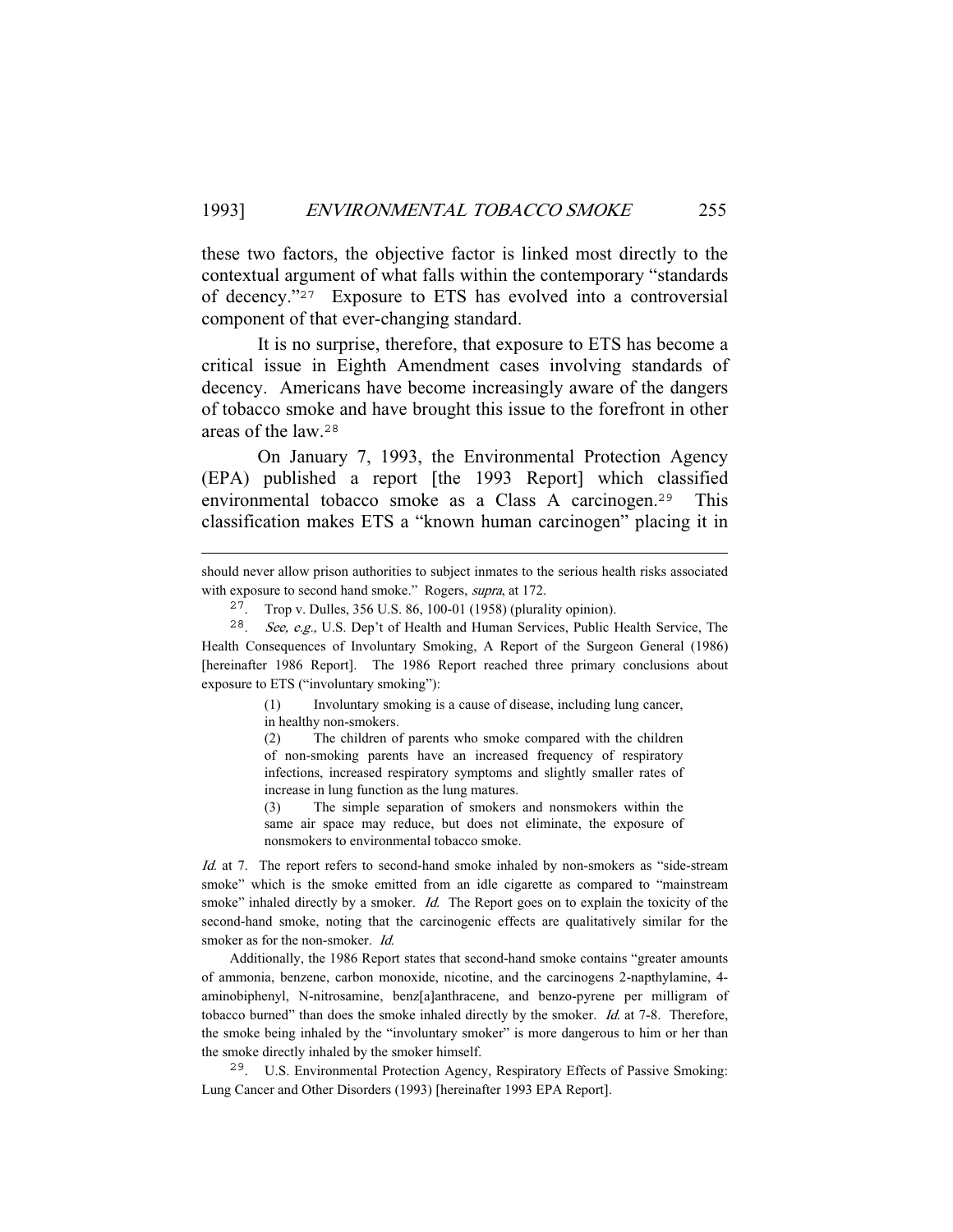the same category as arsenic and asbestos.<sup>30</sup> In addition to this newly announced classification, the 1993 Report concluded that there was a definite and direct link between ETS and lung cancer deaths of nonsmokers, as well as increased respiratory problems in children.<sup>31</sup>

 However, the legal battles over ETS in the civil forum have been met with variable success. Specifically, there have been a number of suits in which non-smoking employees sue their employers, complaining of detrimental exposure to ETS within the workplace.<sup>32</sup> Some plaintiffs have chosen to sue the tobacco

<sup>32</sup>. In Shimp v. New Jersey Bell Telephone Company, 368 A.2d 408 (N.J. Super. Ct. Ch. Div. 1976), the petitioner, an employee of New Jersey Bell, sued her employer to enjoin them from permitting workers to smoke within her work area because she was allergic to smoke. The exposure to the ETS resulted in serious health problems, which often led her to leave work early or take sick days. *Id.* at 410. The court granted the injunction and held that New Jersey Bell was denying Ms. Shimp a safe working environment by forcing proximity to smoking employees and by causing her to involuntarily inhale second hand smoke. Id. at 416. The court further noted that although the New Jersey Worker's Compensation Act barred Ms. Shimp from suing in tort for damage, she had a right to injunctive relief against occupational hazards. Lee Gordon and Carol Anne Granoff, A Plaintiff's Guide to Reaching Tobacco Manufacturers: How to Get the Cigarette Industry Off Its Butt, 22 SETON HALL L. REV. 851, 852 (1992) (citing Shimp, 368 A.2d 408, 412 (N.J. Super. Ct. Ch. Div. 1976)).

Since Shimp, courts have held that employers "must take reasonable steps to accommodate nonsmokers' comfort" although a universal smoking ban is not required. Victoria L. Wendling, Note, Smoking and Parenting: Can They Be Adjudged Mutually Exclusive Activities?, 42 CASE W. RES. L. REV. 1025, 1035 (1992) (citing Vickers v. Veterans Administration, 549 F. Supp. 85, 87 (W.D. Wash. 1982). But see Broin v. Philip Morris Co., No. 91-49738 (Fla. Cir., May 19, 1992) (dismissing a class action filed by flight attendants alleging damages form ETS exposure).

 In response to rising insurance costs and demands for sick days by employees, many employers have not only banned smoking in the office, but made it a requirement for employment. Your Habit or Your Job, WASH. POST, Jan. 24, 1987, at A22. USG Corporation effectively stated that if a smoking employee wanted to remain employed at USG, they would have to quit smoking. See id. This clearly runs into problems of job discrimination and an invasion of right to privacy, but illustrates the extremes of private response to the fear of ETS litigation and recognition of its potential gravity as a health issue.

<sup>30</sup>. Geoffrey Cowley, Poison at Home and at Work, NEWSWEEK, June 29, 1992, at 55.

<sup>&</sup>lt;sup>31</sup>. 1993 EPA Report, *supra* note 29. Specifically the report concluded that: (1) ETS is responsible for about 3,000 non-smoker lung-cancer deaths per year; (2) ETS causes lower respiratory tract infections, including bronchitis and pneumonia, and is linked to such infections in 150,000 to 300,000 infants and toddlers each year; (3) ETS causes asthma attacks or increases the severity of such attacks in 250,000 to one million children a year and increases the risk that children will develop asthma. Id.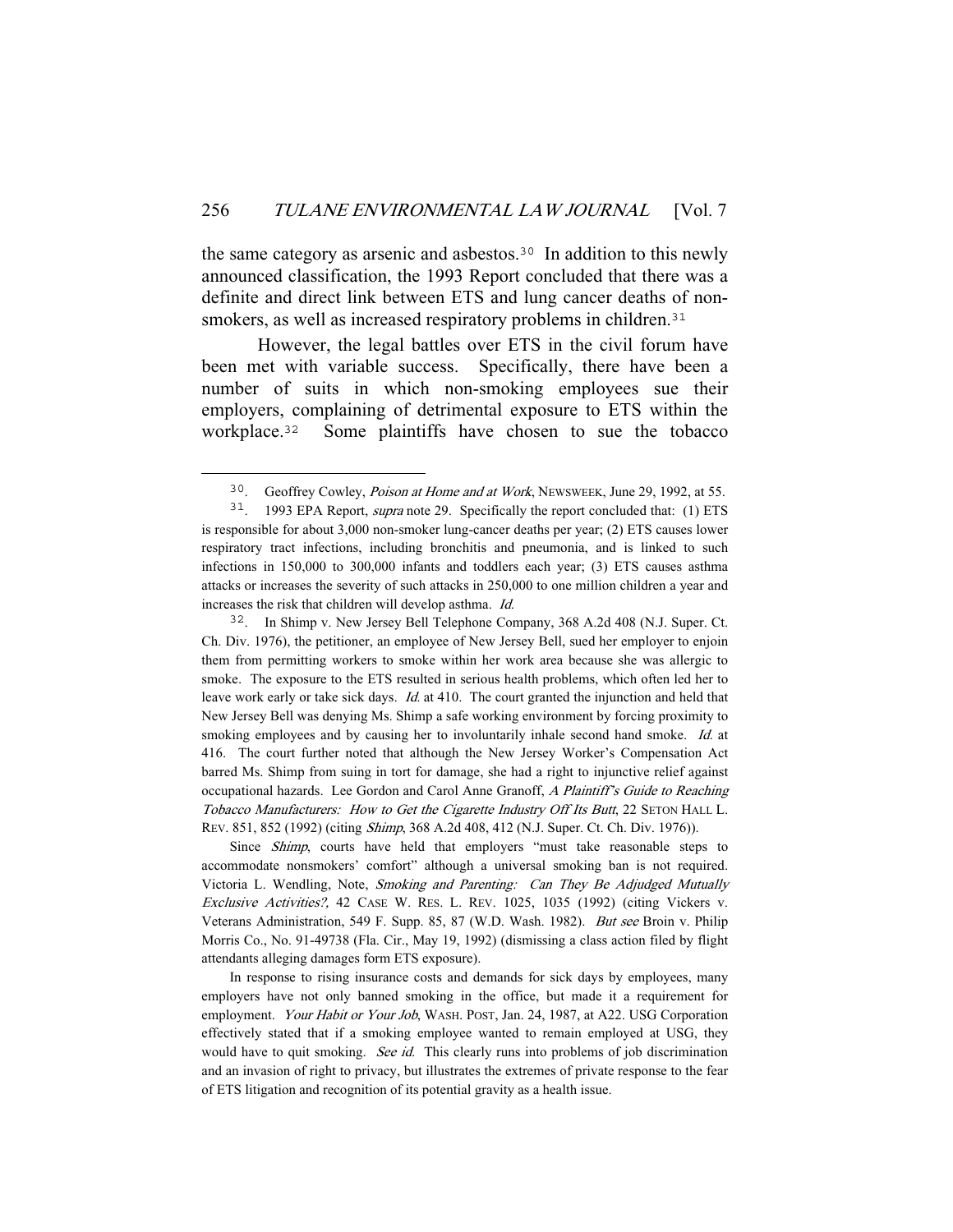manufacturers directly, claiming that they may be civilly liable to individuals who are exposed to ETS under the theory of "bystander liability" (the involuntary smoker thereby becoming the "bystander").<sup>33</sup> Therefore, although *Helling* is a "prisoner's rights" case on its face, it really reflects two more general issues: (1) the trend of the escalating regulatory movement towards a smoke-free environment that has been evolving in the private and public sector for years,<sup>34</sup> and (2) the acknowledgment of the detrimental effects of ETS on the non-smoker.<sup>35</sup>

More recently, a non-smoking employee of the Tennessee Valley Authority (TVA) sued her employer under the exclusivity provision of the Federal Employees' Compensation Act (FECA) claiming that the TVA did not maintain a smoke-free work environment and therefore subjected her to harassment and intimidation resulting in intentional infliction of emotional distress. Carroll v. Tennessee Valley Authority, 697 F. Supp. 508 (D.D.C. 1988). The Court held that she had stated a valid cause of action because they "clearly were 'workrelated injuries" to which FECA's exclusivity provision applies. *Id.* at 511.

Other ETS suits have been filed as tort claims, such as battery, intentional infliction of emotional distress, strict liability, product liability and breach of duty of employer to provide safe workplace. Cindy L. Pressman, Comment, 'No Smoking Please.' A Proposal for Recognition of Non-Smokers' Rights Through Tort Law, 10 N.Y.L. SCH. J. HUM. RTS. 595, 608-09 (1993). As most businesses in the public and private sector have imposed "no smoking" policies in the workplace, these claims should lessen in the future. Although, similar to an asbestos claim, individuals may assert their rights later as to harm inflicted previously as a result of work-related ETS exposure.

<sup>&</sup>lt;sup>33</sup>. Gordon & Granoff, *supra* note 32, at 894. "Cigarette manufacturers would be liable under the bystander liability theory for personal injury or property damage, based on the fact that the bystanders were in the vicinity of a dangerous instrumentality furnished by a manufacturer which fails to give notice (to the bystander) of the danger." Id. at 894-95 (cf. West v. Caterpillar Tractor Company, 336 So. 2d 80, 89 (Fla. 1976)). Contributory negligence would not be an available defense unless the ETS sufferer "'voluntarily and unreasonably proceed[s] to encounter a known danger, [which would commonly pass] under the name of assumption of risk." *Id.* at 895.

Although an individual's claim may not be able to withstand the scrutiny of the Wilson v. Seiter, 501 U.S. \_\_, 111 S. Ct. 2321 (1991), "subjective factor" test ("deliberate indifference"), injuries caused by governmental negligence that are not redressable under the U.S. Constitution may be sufficient to state a claim under state tort law. Matzie & Jones, supra note 24, at 1637, n. 2984 (citing Daniels v. Williams, 474 U.S. 327, 333 (1986)).

<sup>&</sup>lt;sup>34</sup>. In recent years, smoking has been prohibited in public transportation (buses, airplanes, etc.), elevators, hospitals and places of entertainment (movie theaters for example). Wendling, supra note 32, at 1033. See also, Morley Swingle, Note, The Legal Conflict Between Smokers and Nonsmokers: The Majestic Vice Versus the Right to Clean Air, 45 MO. L. REV. 444, 454 (1980) (listing specific restrictions on state by state basis).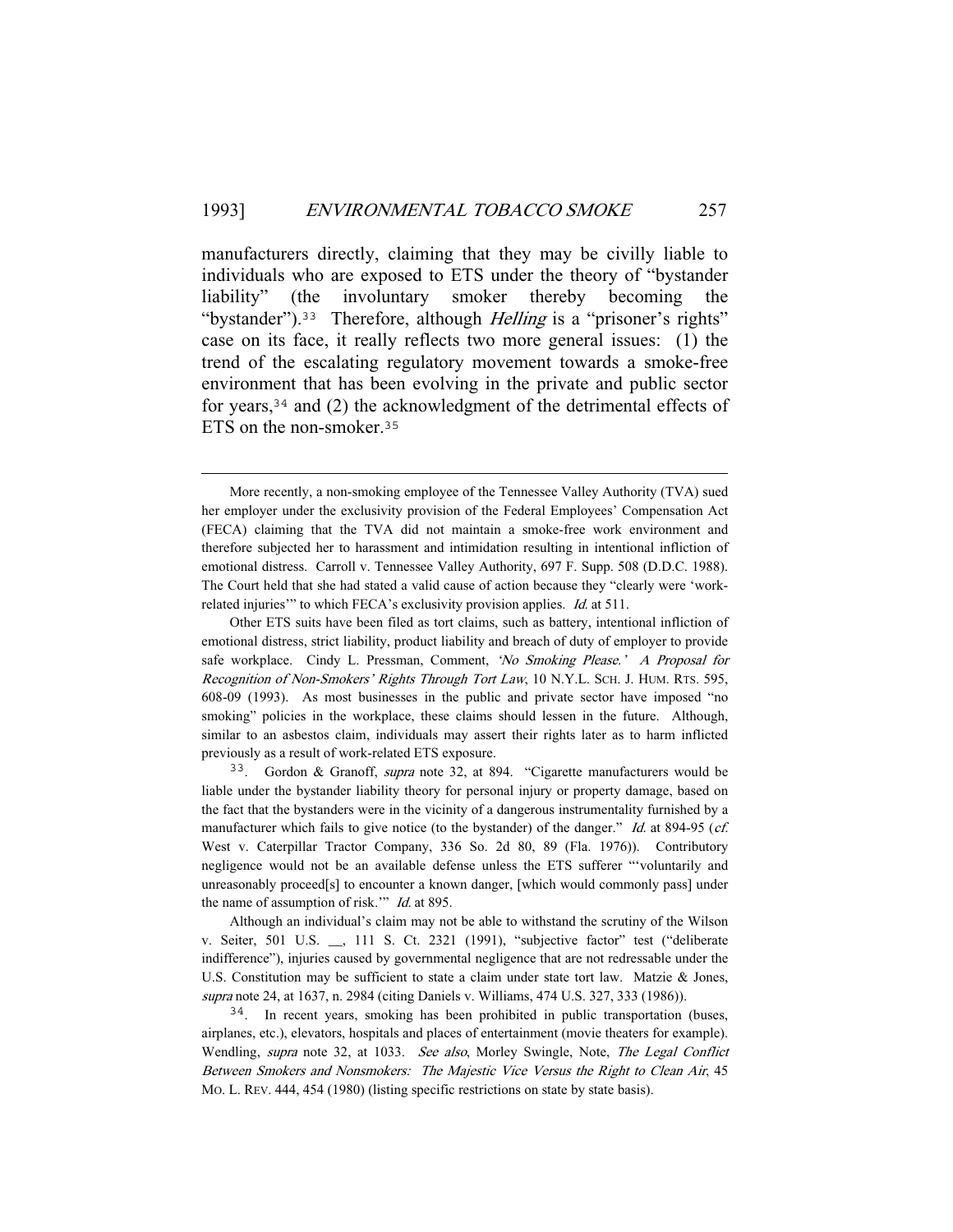In the noted case, the Court first addressed the general authority for evaluating conditions of confinement within the guise of the "cruel and unusual punishment" clause of the Eighth Amendment. In doing so, the Court noted the "duty" incumbent upon the State to assume responsibility for the safety and well-being of the prisoners within the realm of societal standards of decency.<sup>36</sup> The Court further recognized the standard of inquiring into issues of deliberate

 OSHA has not tried to regulate ETS to date. U.S. Department of Health and Human Services, Public Health Service, Report of the Surgeon General, Reducing the Health Consequences of Smoking: 25 Years of Progress (1989), 612-13 [hereinafter 25 Years of Progress]. Interestingly, OSHA does regulate occupational exposure to twenty-four "airborne materials that are present in tobacco smoke." Id.

 While OSHA may not seem to have been responsive to the growing ETS concerns, neither has the EPA prior to the issuance of the 1993 Report. Under the auspices of the Clean Air Act of 1963 (CAA) the EPA has the power to regulate all pollutants in the air. 42 U.S.C. § 7409 (1983). However, the EPA has only recognized the exercise of this power with regard to outdoor pollutants, thereby excising out ETS regulation. See supra 25 Years of Progress (1989).

<sup>35</sup>. The health consequences of exposure to side-stream smoke are greater for the "involuntary smoker" (the non-smoker subject to exposure to the smoke) than the direct inhalation of smoke is for the smoker: "[w]hen a lit cigarette is not being inhaled by the smoker, the tobacco is being burned at a lower temperature. Therefore, higher concentrations of the organic components of smoke are emitted into the air when the cigarette sits idling than if the smoker was actually smoking the cigarette." Lynn M. Galbraith-Wilson, The Call for State Legislation on Environmental Tobacco Smoke in State Prisons, 13 HAMLINE J. PUB. L. & POL'Y 335, 337 (1992).

 It should be noted that the pervasiveness of the ETS health threat has reached another realm of litigation: family law. Courts have begun to use the smoking habit or lack thereof of a parent as a variable in custody determination. See In Re Marriage of Black, 837 P.2d 407 (Mont. 1992). Some court orders require that the parent not smoke in the child's presence under threat of child custody termination if the parent fails to comply. See, e.g., De Beni Souza v. Kallweit, No. 807516 (Sacramento Sup. Ct. Oct. 11, 1990). Clearly the reach of ETS related laws within this atmosphere will have a sensitive effect on the issues of a parent's constitutional right to privacy, their right to smoke and general right to raise their own child. Wendling, supra note 32, at 1037.

<sup>36</sup>. Helling v. McKinney, \_\_ U.S. \_\_, 113 S. Ct. 2475, 2480 (1993) (quoting DeShaney v. Winnebago County Social Services Dept., 489 U.S. 189, 199-200 (1989)).

The Occupational Safety and Health Act (OSH Act) was passed in 1970 and is administered by the Labor Department. 29 U.S.C. §§ 651-678 (1985). The Act empowers the Occupational Safety and Health Administration (OSHA) to mandate that "[e]ach employer shall furnish to each of his employees employment and a place of employment which are free from recognized hazards that are . . . likely to cause death or serious physical harm to his employees." *Id.* at  $\S 654(a)(1)$ .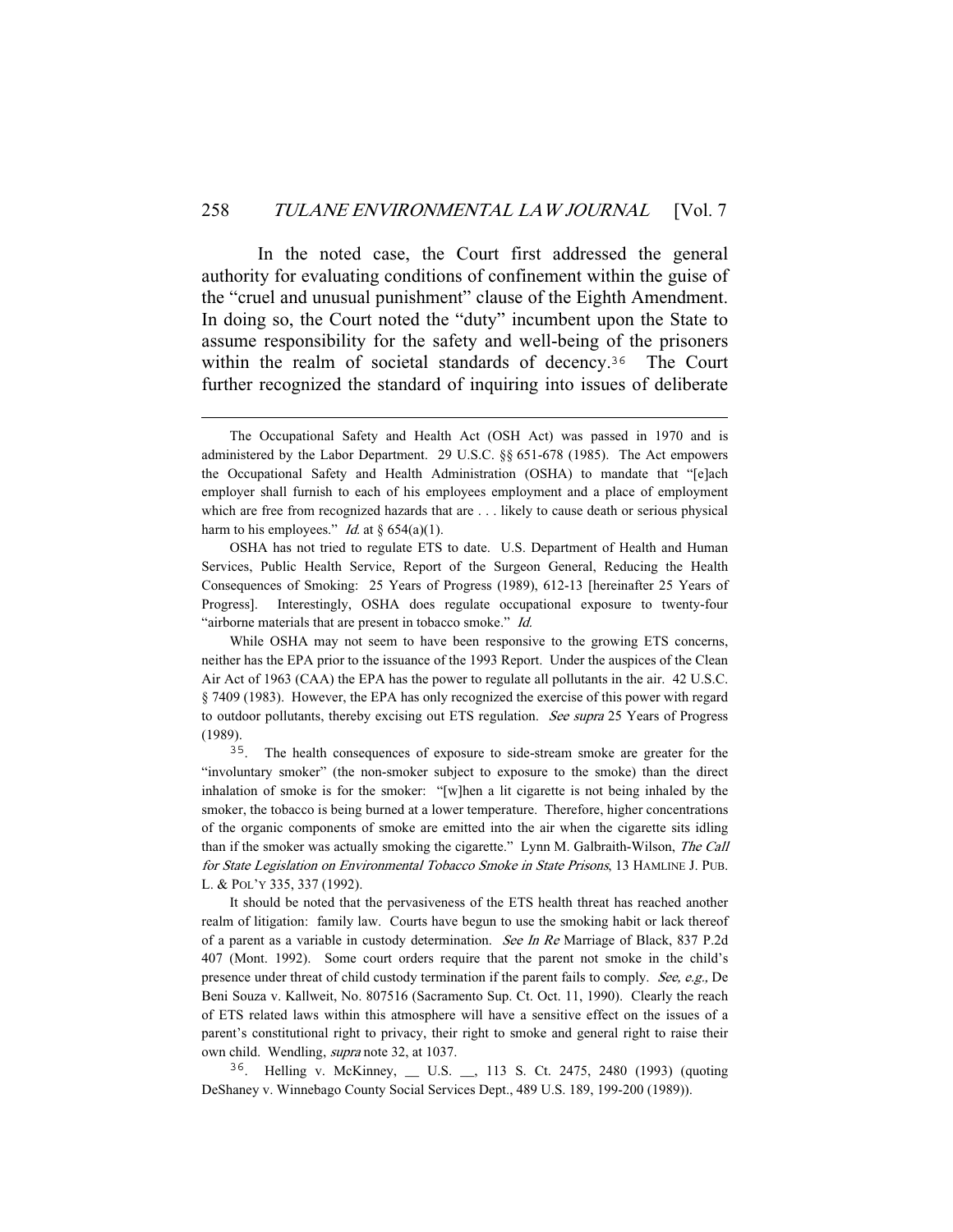indifference,<sup>37</sup> the state of mind of the prison officials (the subjective factor),<sup>38</sup> and the objective factor determination, in order to analyze an Eighth Amendment violation. However, the Court believed the primary issue for determination to be whether the lower court incorrectly found that McKinney had stated a valid Eighth Amendment claim in alleging that his exposure to ETS, although a future harm, constituted cruel and unusual punishment.<sup>39</sup>

 The petitioners' primary thesis was that McKinney had not stated a valid claim because he was not currently suffering any harm as a result of his exposure to ETS.<sup>40</sup> Secondly, petitioners asserted that while the Eighth Amendment protects prisoners from immediate health problems, it does not stretch to protect them against threatened or future health problems.<sup>41</sup>

Citing *Hutto v. Finney*, $42$  the Court stated that past decisions have never permitted prison officials to be deliberately indifferent simply because the injury or harm to the inmate was not immediately manifested.<sup>43</sup> Recognizing that the Eighth Amendment protection against future harm was not a new idea, the Court cited to DeShaney  $v.$  Winnebago County Dept. Social Services<sup>44</sup> and Youngberg  $v.$ 

<sup>43</sup>. Helling, 113 S. Ct. at 2480. In Hutto, inmates placed in isolation with others with contagious diseases were held to be subject to an unreasonable health risk in violation of the "cruel and unusual punishment" clause of the Eighth Amendment. 437 U.S. at 687. The Court in no way required an immediate showing of actual injury. Moreover, such a lack of injury in no way precluded a valid Eighth Amendment claim requiring a remedy.

<sup>44</sup>. 489 U.S. 189 (1989). DeShaney focuses upon the duty of the State to care for those taken into custody, specifically a child in the foster care system. Id. at 195. However, the case's application is intended to be broad. The case cites to both Estelle v. Gamble, 429 U.S. 97 (1976), and Youngberg v. Romeo, 457 U.S. 307 (1982), in its analysis. The DeShaney Court states that "when the State by the affirmative exercise of its power so restrains an individual's liberty that it renders him unable to care for himself, and at the same time fails to provide for his basic human needs—e.g., food, clothing, shelter, medical care and reasonable safety—it transgresses the substantive limits on state action set by the Eighth Amendment and the Due Process Clause." DeShaney, 489 U.S. at 200.

<sup>37</sup>. Estelle v. Gamble, 429 U.S. 97 (1976).

<sup>38</sup>. Wilson v. Seiter, 501 U.S. \_\_, 111 S. Ct. 2321 (1991).

<sup>39</sup>. Helling, 113 S. Ct. at 2480.

<sup>40</sup>. Id.

<sup>41</sup>. Id.

<sup>42</sup>. 437 U.S. 678 (1978).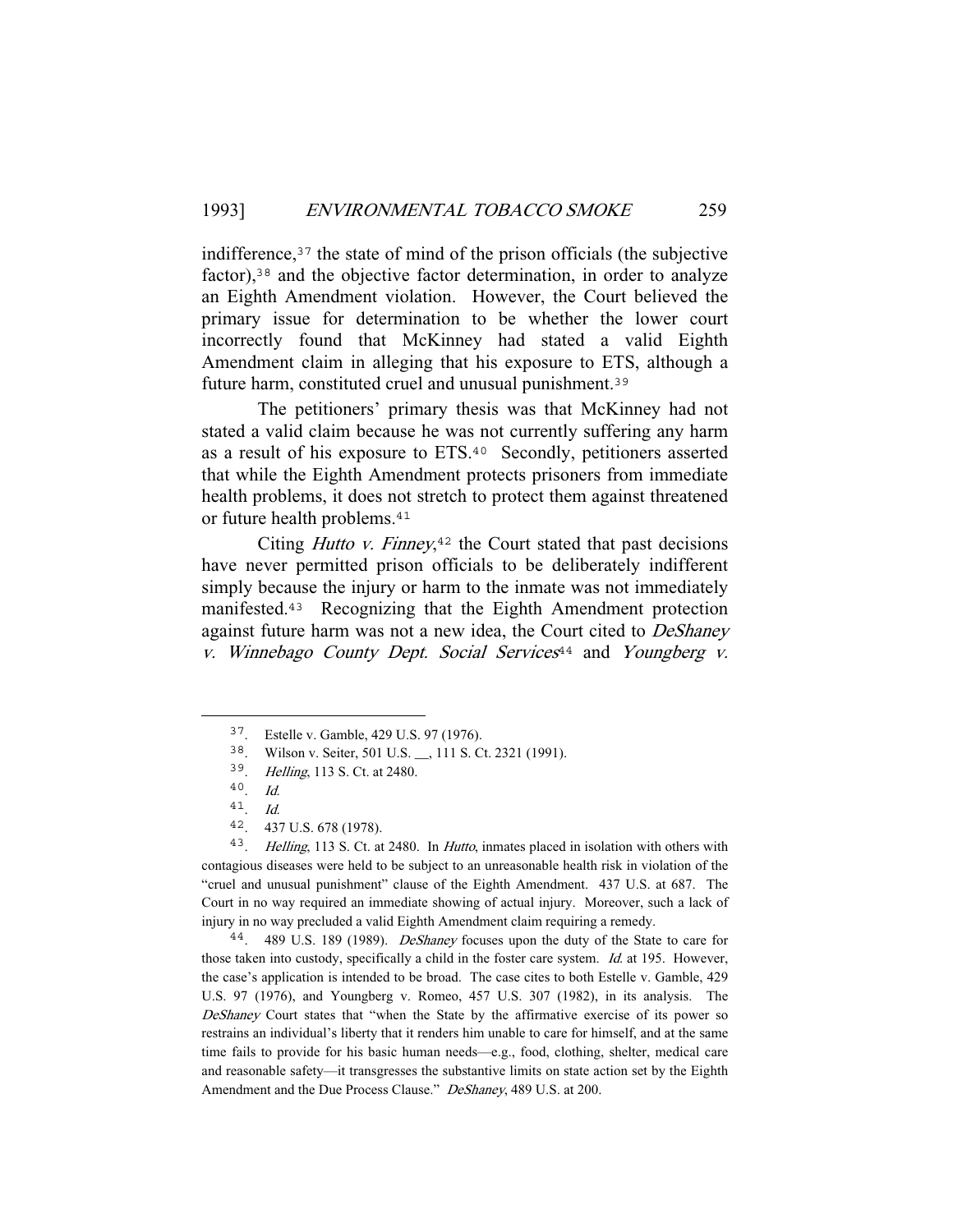Romeo.<sup>45</sup> These cases illustrate the issue that a state's duty to an individual whom it takes into custody, whether it be a prisoner or otherwise, is to assume some level of responsibility for "his safety and general well-being."<sup>46</sup> The *Helling* Court notes that "it would be odd to deny an injunction to inmates who plainly proved an unsafe, life-threatening condition in their prison on the ground that nothing yet had happened to them."<sup>47</sup> The *Helling* Court therefore rejected the argument that "only deliberate indifference to current serious health problems of inmates is actionable under the Eighth Amendment."48

The *Helling* Court fully accepted the Court of Appeals' ruling that McKinney stated a valid "cause of action under the Eighth Amendment by alleging that the petitioners have, with deliberate indifference, exposed him to levels of ETS that pose an unreasonable risk of serious damage to his future health."<sup>49</sup> The Court therefore

<sup>47</sup>. Helling, 113 S. Ct. at 2481.

<sup>45</sup>. 457 U.S. 307 (1982) (holding that the substantive element of the Due Process Clause of the Fourteenth Amendment requires the State to provide involuntarily committed mental patients with a safe environment for themselves and others). The Court also noted that the Eighth Amendment cause of action was not contingent upon actual injury to the prisoner; unsafe conditions alone were sufficient. Id. at 315-16.

<sup>&</sup>lt;sup>46</sup>. DeShaney, 489 U.S. at 200. Although the Court implicitly attaches the state's duty to protect to both present and future harm, an inmate still must prove that the threats to his personal safety existed. Rhodes v. Chapman, 452 U.S. 337, 348-51 (1981). For example, proof of exposure to electrical wiring, deficient fire-fighting measures, mingling of inmate with contagious diseases with other inmates etc. would produce valid proof of threat to personal safety. See id. at 347; see also Gates v. Collier, 501 F.2d 1291, 1300-01 (1974).

<sup>48</sup>. Id. The dissent, offered by Justice Thomas (with whom Justice Scalia joins), completely rejects the idea that ETS is a harm within the purview of "cruel and unusual" punishment, reasoning that it presents only a "mere risk of injury." Id. at 2482 (Thomas, J., dissenting). In fact the dissent focuses entirely upon the definition of "punishment," concluding that only that which is related to the prisoner's sentence remains within the realm of the "cruel and unusual" punishment analysis. Id. at 2483 (Thomas, J., dissenting). Accordingly, any "threat" of injury clearly falls outside the dissent's boundaries of a valid "cruel and unusual" punishment cause of action.

<sup>&</sup>lt;sup>49</sup>. *Helling*, 113 S. Ct. at 2481. The primary focus of the petitioners' argument rested on the fact that McKinney could prove no current manifestation of harm as a result of exposure to ETS. Id. at 2480. The Court effectively rebuts that assertion through the analysis of precedent. Specifically, the Court found no basis for immediacy of injury, in order for a state's duty to be implicated. Helling, 113 S. Ct. at 2481 (citing Hutto v. Finney, 437 U.S. 678 (1978); DeShaney v. Winnebago County Dep't of Social Services, 489 U.S. 189 (1989); Youngberg v. Romeo, 457 U.S. 307 (1982); Rhodes v. Chapman, 452 U.S. 337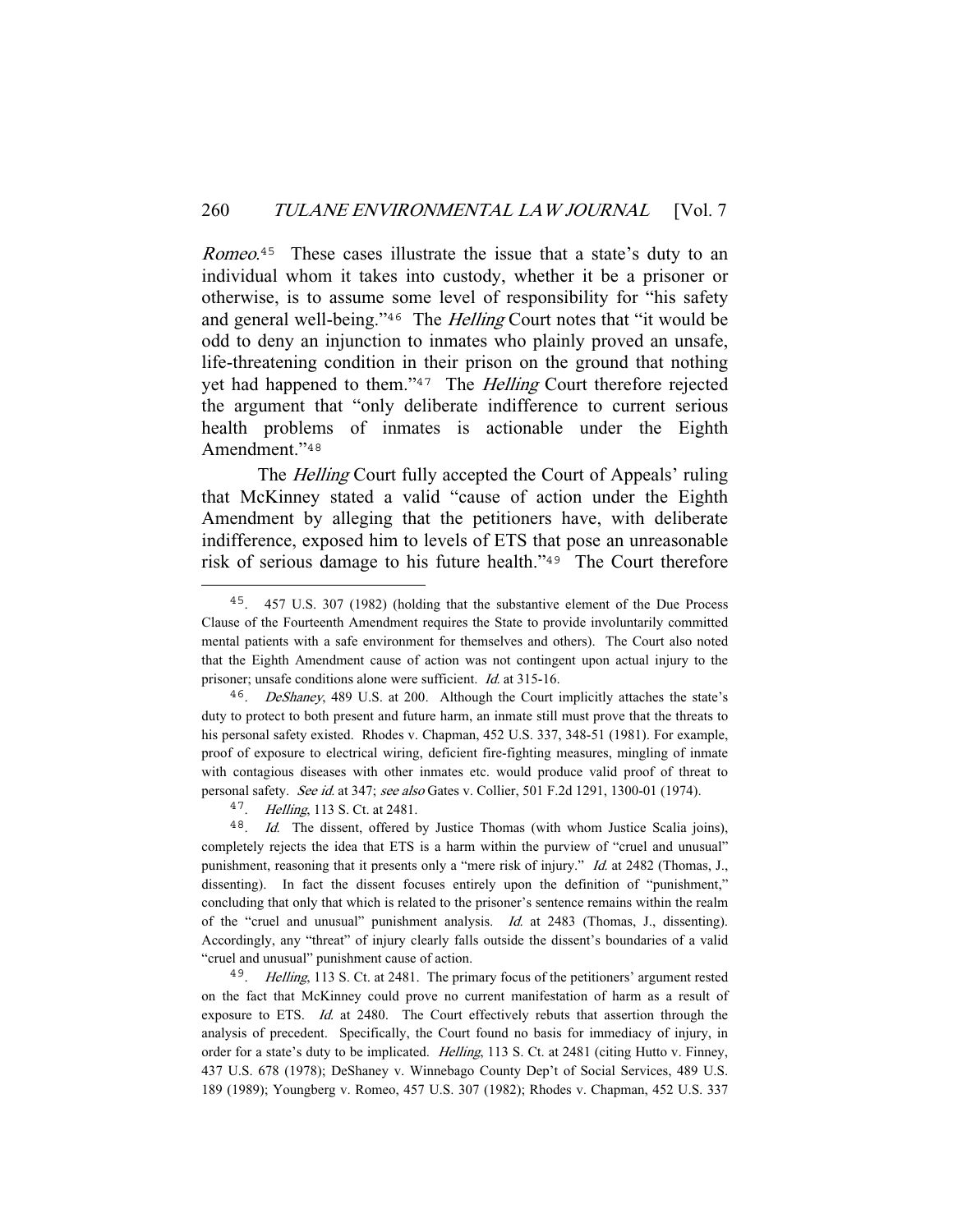remanded the case and devoted the second part of its decision to discussing the elements which McKinney will have to prove on remand.

 First, McKinney must prove the "objective factor" of the Eighth Amendment claim.<sup>50</sup> This turns on whether or not the deprivation of rights was serious.<sup>51</sup> The Court further asserted that it is not enough for McKinney to present scientific data as to the seriousness and potential harm of ETS exposure.<sup>52</sup> Rather, McKinney must demonstrate that "society considers the risk [to ETS exposure] . . . so grave that it violates contemporary standards of decency to expose anyone unwillingly to such a risk . . . [T]he prisoner must show that the risk of which he complains is not one that today's society chooses to tolerate."<sup>53</sup>

Second, the inmate must prove the "subjective factor" as established in *Wilson v. Seiter*.<sup>54</sup> McKinney must prove "deliberate indifference" by the prison officials, and accordingly inquire into their state of mind.<sup>55</sup> This determination should focus on the current status of the prison authorities' conduct and attitude, including but not

<sup>54</sup>. Helling, 113 S. Ct. at 2481-82 (citing Wilson v. Seiter, 501 U.S. \_\_, 111 S. Ct. 2321, 2324 (1991)).

<sup>55</sup>. Id. at 2482.

<sup>(1981);</sup> Gates v. Collier, 501 F.2d 1291 (5th Cir. 1974) and Ramos v. Lamm, 639 F.2d 559 (10th Cir. 1980), cert. denied, 450 U.S. 1041 (1981)). These cases are consistent in their implication and assertions that the Eighth Amendment "protects against sufficiently imminent dangers as well as current unnecessary and wanton infliction of pain." Id.

<sup>50</sup>. The "objective factor" is directly related to the Eighth Amendment interpretation requirement of looking to evolving standards of decency to determine the existence of a violation. See Rhodes, 452 U.S. at 346-47.

<sup>51</sup>. Id. at 347.

<sup>52</sup>. Helling, 113 S. Ct. at 2482.

<sup>53</sup>. Id. Therefore, the Court is clearly analyzing the case within its contemporary context: are we as a society willing to tolerate involuntary ETS exposure? If the "free" public is not, then prisoners should not be subject to it solely because they have lost their freedom via incarceration.

Judge Seymour in his dissent in Clemmons v. Bohannon, 956 F.2d 1523 (10th Cir. 1992), points to this distinction between the public at large and the incarcerated criminal. Specifically, he states that while the public is free to avoid exposure to ETS (in restaurants, workplace etc.), a prisoner is confined without that choice: "the fact that the people who are free to do so choose to expose themselves to serious health risks cannot justify the arbitrary, involuntary exposure of a prisoner to those risks." *Clemmons*, 956 F.2d at 1533 n.3 (Seymour, J., dissenting).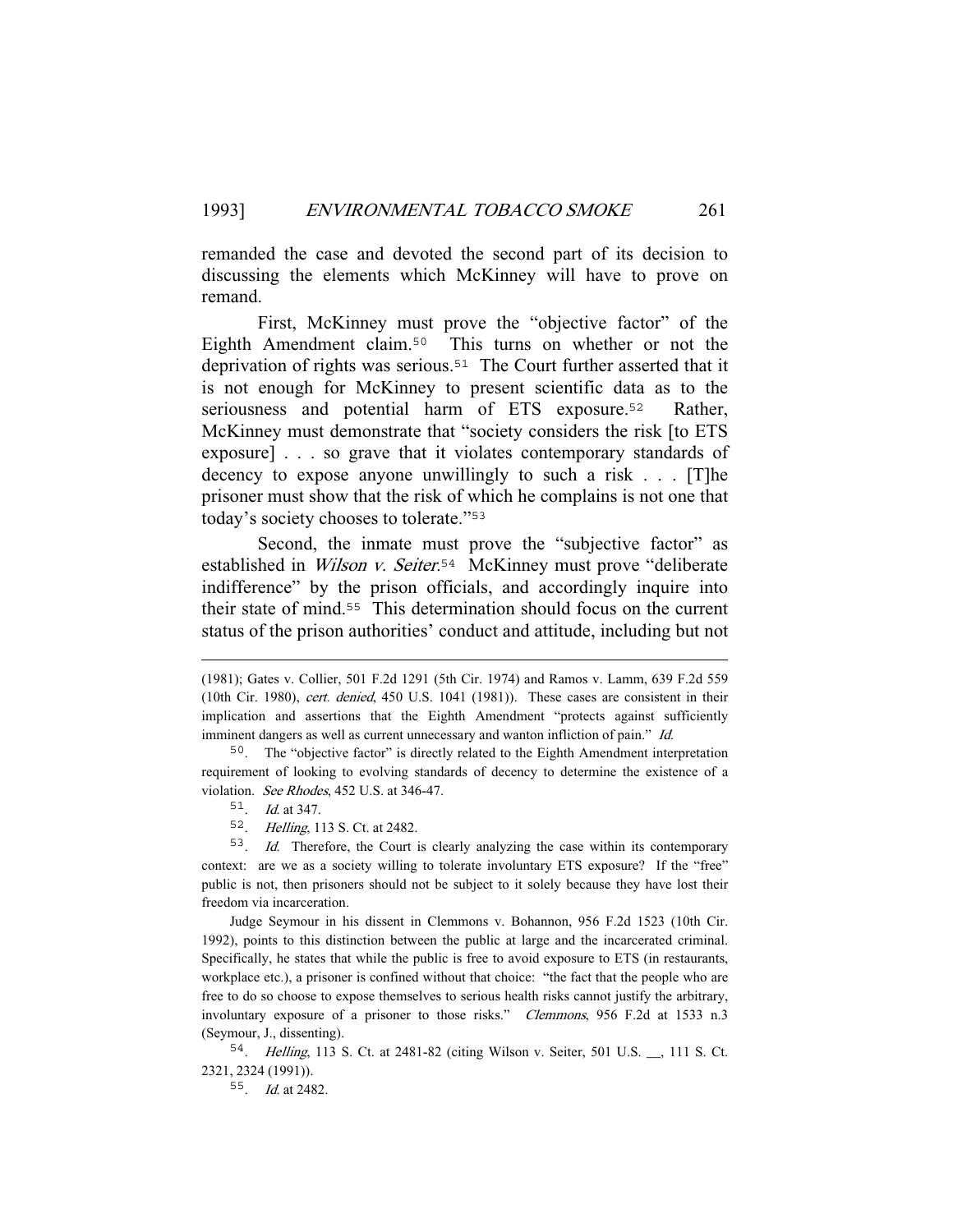limited to implementation of smoking policies in the prison's facilities.<sup>56</sup> The Court therefore established the right of a prisoner to state a cause of action, charging a violation of the Eighth Amendment's ban on cruel and unusual punishment, resulting from exposure to ETS.<sup>57</sup>

The holding in *Helling* both illustrates the Court's intent to expand prisoners' rights, and highlights the pervasiveness of the ETS issue. Although ETS has not always been a traditional "environmental" concern, people are beginning to recognize its undeniable effects on our immediate environment. As the caselaw consistently reiterates, the Eighth Amendment draws its foundations from evolving standards of decency as reflected in societal attitudes towards the dignity of man.<sup>58</sup> The *Helling* Court clearly announces society's standard today: disapproval of smoking to the point that even prisoners, who are generally not a favored class in society, are given the right to not be subjected to the ill effects of passive smoke.<sup>59</sup>

Placed within its contemporary context, the holding in *Helling* is consistent with the federal courts' intent to parallel the scope of the cruel and unusual punishment clause of the Eighth Amendment with emerging social norms. Once the Court recognized in *Estelle* that the Eighth Amendment protected the health of a prisoner, the courts were given the latitude to analogize threats to a prisoner's health with threats to physical safety of earlier cases.<sup>60</sup>

<sup>60</sup>. In Ramos, the Court stated that a legitimate threat of mental or physical health was sufficient for an Eighth Amendment claim: "'while an inmate does not have a federal

<sup>56</sup>. Id.

<sup>57</sup>. Id. at 2475.

<sup>58</sup>. Trop v. Dulles, 356 U.S. 86, 101 (1958) (plurality opinion). See also Ramos v. Lamm, 639 F.2d 559, 567 n.10 (10th Cir. 1980), cert. denied, 450 U.S. 1041 (1981); Estelle v. Gamble, 429 U.S. 97 (1976); Avery v. Powell, 695 F. Supp. 632, 635 (D. N.H. 1988).

<sup>59</sup>. Helling, 113 S. Ct. 2475 (1993). Tobacco smoke is a compound that "'contains every toxic air polluting substance defined and regulated by the Environmental Protection Agency under the Clean Air Act.'" Galbraith-Wilson, supra note 35, at 337 (citing Alan B. Horowitz, Comment, Terminating the "Passive" Paradox: A Proposal for Federal Regulation of Environmental Tobacco Smoke, 41 AM. U.L. REV. 183, 195 (1991)). A burning cigarette releases over 4,000 chemicals into the air, forty-three of which are known to cause or promote cancer, over 400 others are toxins. Id. (citing Stanton A. Glantz & Richard A. Daynard, Safeguarding the Workplace—Health Hazards of Secondhand Smoke, TRIAL, June 1991, at 37).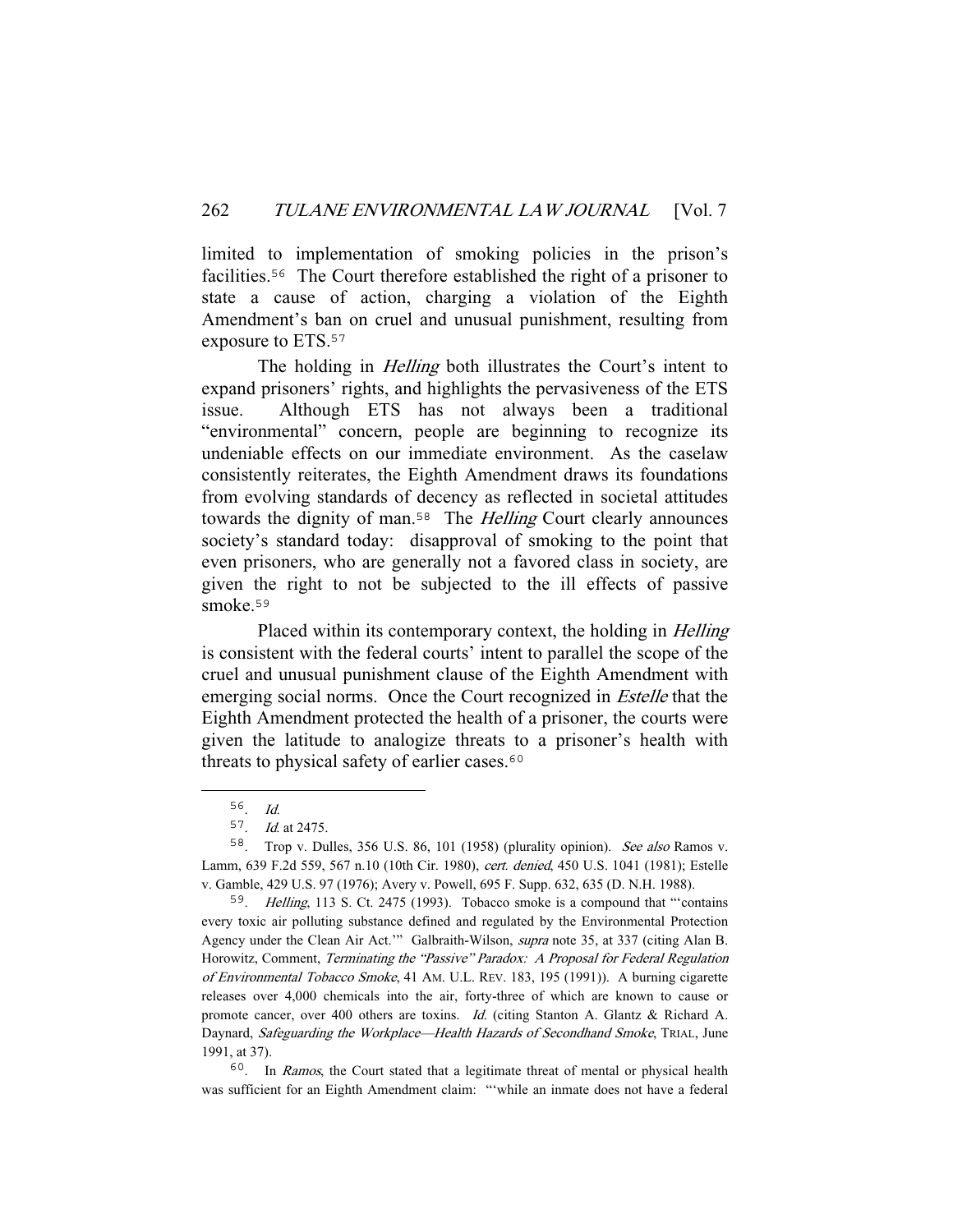The lower courts have drawn the line of ETS Eighth Amendment protection at actual health threats versus mere "discomfort or inconvenience," arguing that individuals do not have a constitutional right to be free from passive smoke.<sup>61</sup> However, prisoners themselves do not have a constitutional right to smoke.<sup>62</sup> The lower court's focus on current and immediate harm is consistent with the Court's more traditional analysis of physical abuse and the Eighth Amendment: if the physical injury resulted from a need to maintain discipline within the prisons, that injury was permissible;

 Some commentators believe the constitutional right of non-smokers to be free from ETS derives an individual's right to "clean air" via the Clean Air Act. Wendling, *supra* note 32, at 1036. To date, however, the courts have only accepted this argument in dicta by stating that the public has a constitutional right to be protected against "government action that endangers their 'personal state of life and health.'" Id. at n.84 (quoting Environmental Defense Fund v. Hoerner, 1 Env't Rep. (BNA) 1640, 1641 (Mont. 1970)).

constitutional right to rehabilitation, he is entitled to be confined in an environment which does not . . . threaten[] his mental and physical well being.'" 639 F.2d at 566 (quoting Battle v. Anderson, 564 F.2d 388, 401 (10th Cir. 1977)). See also Akao v. Shimoda, 832 F.2d 119, 120 (9th Cir. 1987), cert. denied, 485 U.S. 993 (1989) (Eighth Amendment claim was stated when inmates alleged that overcrowding had led to *inter alia* increased stress, tension and confrontations among inmates).

<sup>61</sup>. See Wilson v. Lynaugh, 878 F.2d 846, 849 (5th Cir. 1989), cert. denied, 493 U.S. 969 (1989); Caldwell v. Quinlan, 729 F. Supp. 4, 7 (D.D.C. 1990), aff'd, 923 F.2d 200 (D.C. Cir. 1990), cert. denied, 112 S. Ct. 295 (1991). Interestingly, the maxim used in Lynaugh could arguably be incorrect given the current understanding of the effects of second-hand smoke. The Court states that "in this Circuit, we have recognized that conditions of confinement which expose inmates to communicable diseases and *identifiable health threats* implicate guarantees of the Eighth Amendment." Lynaugh, 878 F.2d at 849 (emphasis added). Certainly, involuntary exposure to ETS constitutes an "identifiable health threat" in 1993.

<sup>62</sup>. Doughty v. Bd. of County Comm'rs for the County of Weld, State of Colorado, 731 F. Supp. 423 (D. Colo. 1989). Doughty held that the ban on smoking in the Weld County Jail did not violate the Eighth or Fourteenth Amendment rights of the prisoners, as there was "no constitutional right to smoke in jail or prison." Id. at 425. See also Blackwell v. Sheahan, No. 93 C 1748, 1993 WL 135758 at \*2 (N.D. Ill. Apr. 28, 1993) (rejecting inmates' claim that they had a constitutional right to smoke, and that the right was violated when they were moved into a non-smoking facility).

Jails have also prohibited their own employees from smoking; therefore, the intent is not one of targeted punishment against the prisoners, but a more general health and safety concern for all those located in the prison facility. Lisa Belkin, At More Jails, Smoking is Forbidden, N.Y. TIMES, July 9, 1990 at A10.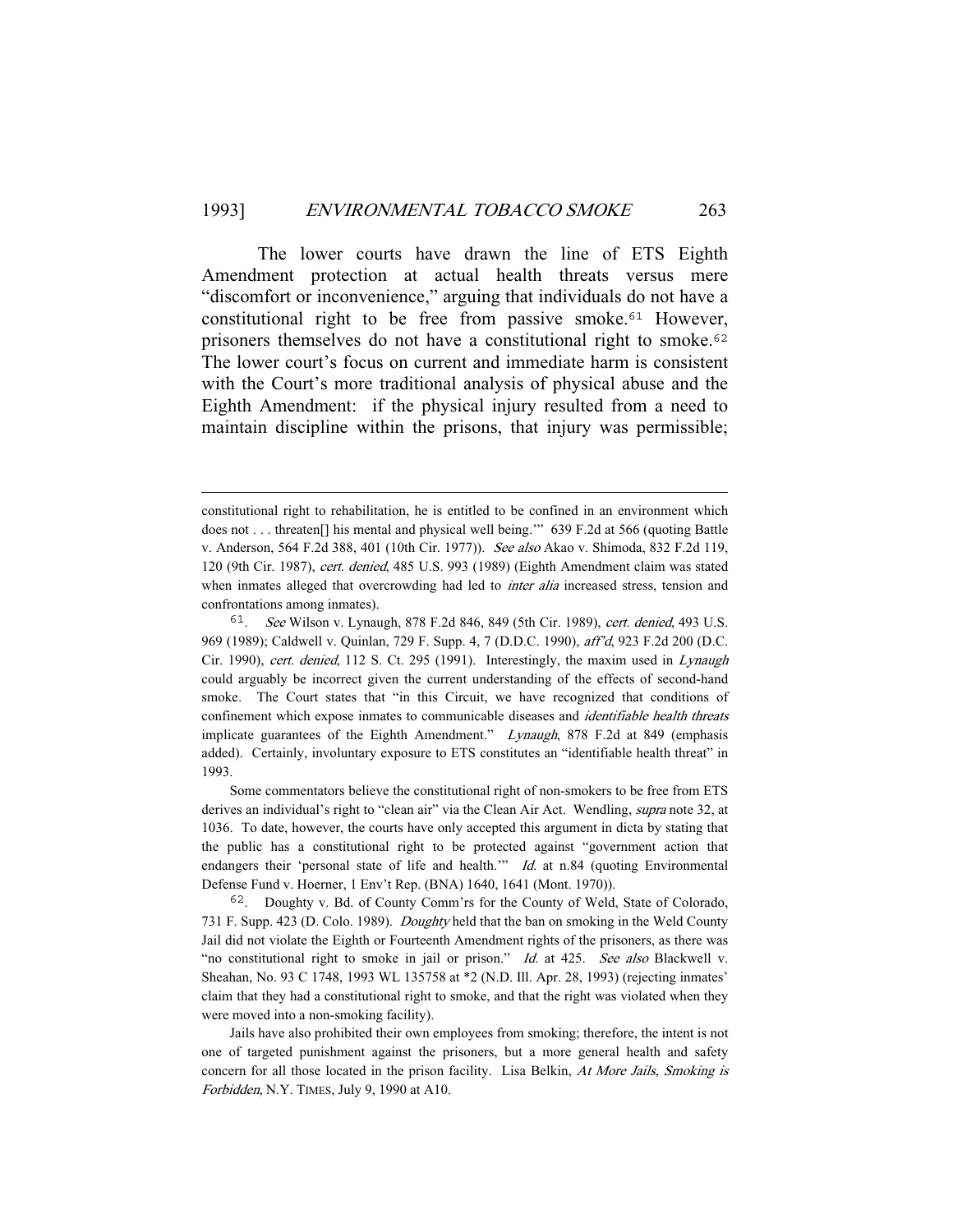however, if the abuse was wanton and unnecessary the Court would find a violation regardless of actual severity of injury sustained.<sup>63</sup>

 With ETS analysis, the courts adopt a similar methodology: if there is deliberate indifference by the prison officials (the "subjective" element) and the injury is sufficiently serious (the "objective" element), then there exists a valid cause of action.<sup>64</sup> However, if these elements have not been met, there is no such cause of action. After *Helling*, the requirement that an ETS-related Eighth Amendment claim reflect a current or immediate showing of health ramifications is extinguished.<sup>65</sup> The Court seems to imply that issues such as ETS and other non-overtly physical injuries are to the twentieth century what torture was to the nineteenth century: neither are acceptable to the society within which they exist.

The holding in *Helling* will have an impact not only on prisoner's rights, but also on the rights of non-smokers in civil suits. The issue of ETS exposure is not an isolated prisoners' issue. Rather, it is an environmental and health issue that has risen to the level of constitutional protection because of its prominence and gravity of consequence.<sup>66</sup> Although the initial report linking smoking to lung cancer, and other disorders, was released in  $1964$ ,  $67$  it was not until 1986 that the Surgeon General published a report (the 1986 Report) focusing exclusively on the health consequences of "involuntary

<sup>63</sup>. Hudson v. McMillian, \_\_ U.S. \_\_, 112 S. Ct. 995, 998 (1992) (citing Whitley v. Albers, 475 U.S. 312, 320-21 (1986)). In Justice Blackmun's concurrence in Hudson, he notes that the requirement of a significant injury is properly overruled by the Court. Id. at 1002. Justice Blackmun notes that such a requirement would permit a vast array of "cruel and unusual punishment" including but not limited to "whipping [prisoners] with rubber hoses, beating them with naked fists, shocking them with electric currents, asphyxiating them short of death, intentionally exposing them to undue heat or cold, or forcibly injecting them with psychosis-inducing drugs." *Id.* at 1002-03.

<sup>64</sup>. Helling v. McKinney, \_\_ U.S. \_\_, 113 S. Ct. 2475 (1993).

 $65.$  Id. at 2481 (stating "[w]e thus reject petitioners' central thesis that only deliberate indifference to current serious health problems of inmates is actionable under the Eighth Amendment") (emphasis added).

<sup>66</sup>. Over 3,800 Americans die each year from lung cancer which results from exposure to ETS. See 1993 EPA Report, supra note 29. More than 53,000 deaths are attributed to ETS exposure (including lung cancer as well as other ailments). See Galbraith-Wilson, *supra* note 35, at 338-39.

<sup>67</sup>. Report of the Surgeon General's Advisory Committee on Smoking and Health, January 11, 1964.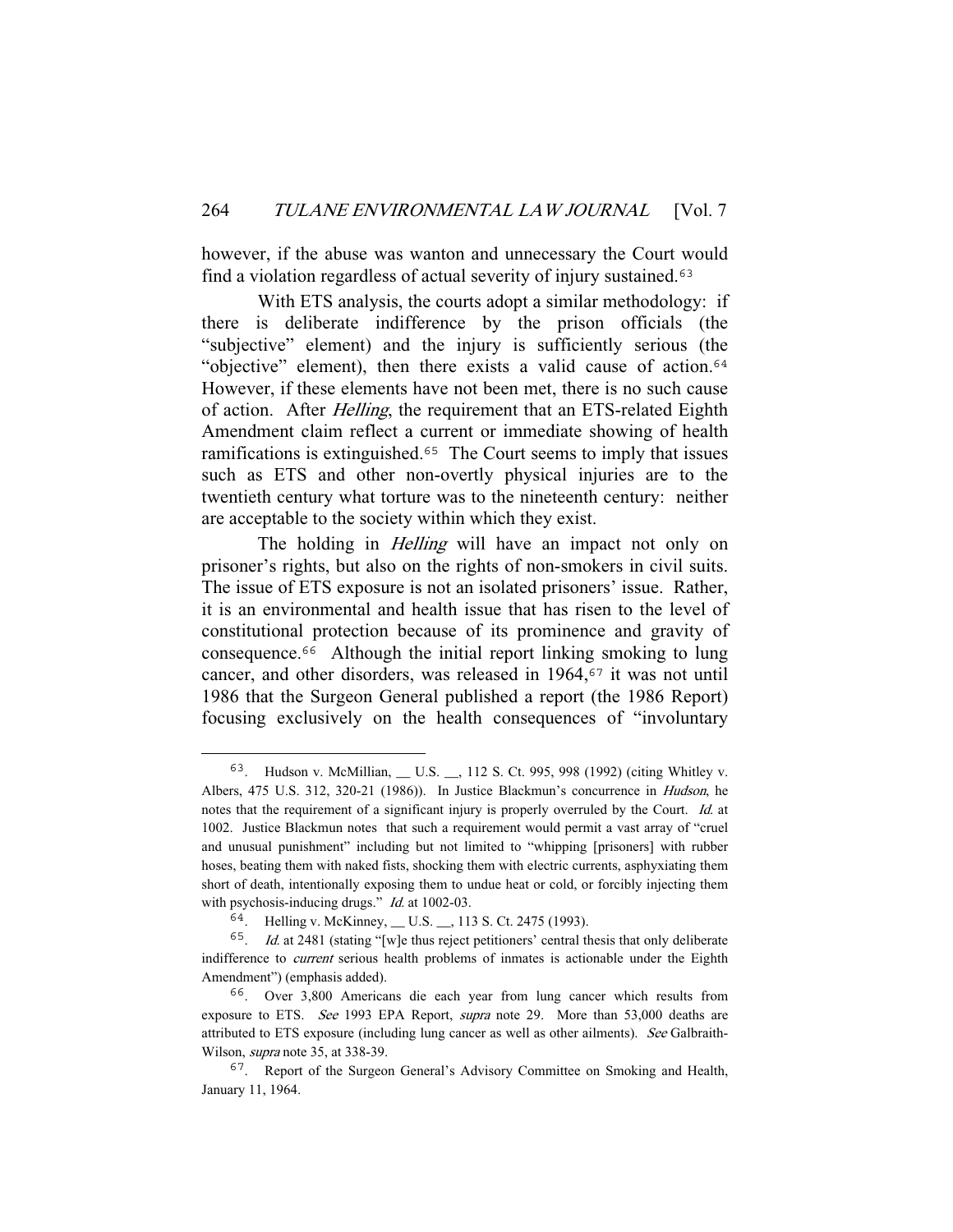smoking," more commonly known as ETS.<sup>68</sup> With the recent release of the 1993 EPA report addressing ETS and its link to lung cancer and respiratory problems in children, there will be an inevitable surge in litigation.<sup>69</sup>

 The classification of secondhand smoke as a Class A carcinogen has the potential to effectuate change in a variety of different areas, for both the lawyer and the lay-person. First, with regard to Eighth Amendment prisoners' rights, the whole issue of establishing an "objective element" may be moot. If the EPA has designated exposure to secondhand smoke to be a definite health risk, then by definition, it is a sufficiently severe deprivation of a prisoner's rights to satisfy the "objective factor" requirement. Granted, the degree and length of time of exposure may still be grounds for evidentiary debate. It seems however, that exposure to ETS can now be accepted as categorically fulfilling the "objective factor" requirement.

 State legislatures have already begun to respond to the societal concerns of ETS by permitting prison wardens to implement nosmoking rules within their facilities.<sup>70</sup> In *Doughty v. Board of* County Commissioners for the County of Weld, State of Colorado,<sup>71</sup> the United States District Court for the District of Colorado upheld the county jail's complete ban on smoking within the prison, holding that there is no constitutional right to smoke in jail or prison.<sup>72</sup> Therefore, states may implement stricter no-smoking policies within prison facilities out of concern for not only the prisoners but also the prison officials. The existence of these stricter no-smoking policies also nullifies the "objective factor" requirement.<sup>73</sup>

<sup>68</sup>. 1986 Surgeon General Report, supra note 28.

<sup>69</sup>. Joseph F. Magnan, Extinguishing Claims From Passive Smokers, 94 BEST'S REVIEW, PROPERTY-CASUALTY INSURANCE EDITION 72, (May 1993).

<sup>70</sup>. 28 C.F.R. § 551.160 (1993).

<sup>71</sup>. 731 F. Supp. 423 (D. Colo. 1989).

<sup>72</sup>. Id. at 425.

<sup>73</sup>. In Caldwell v. Quinlan, federal regulations permitted wardens to impose smoking regulations in the prisons if they deem it necessary. 729 F. Supp. 4, 5 (D.D.C. 1990), aff'd, 923 F.2d 200 (D.C. Cir. 1990), cert. denied, 112 S. Ct. 295 (1991). The current Bureau of Prisons' regulation on smoking and non-smoking areas states that "[t]o the extent practicable, Chief Executive Officers shall accommodate non-smoking inmates in non-smoking living quarters. The sharing of a cell or living area between a smoker and nonsmoker will be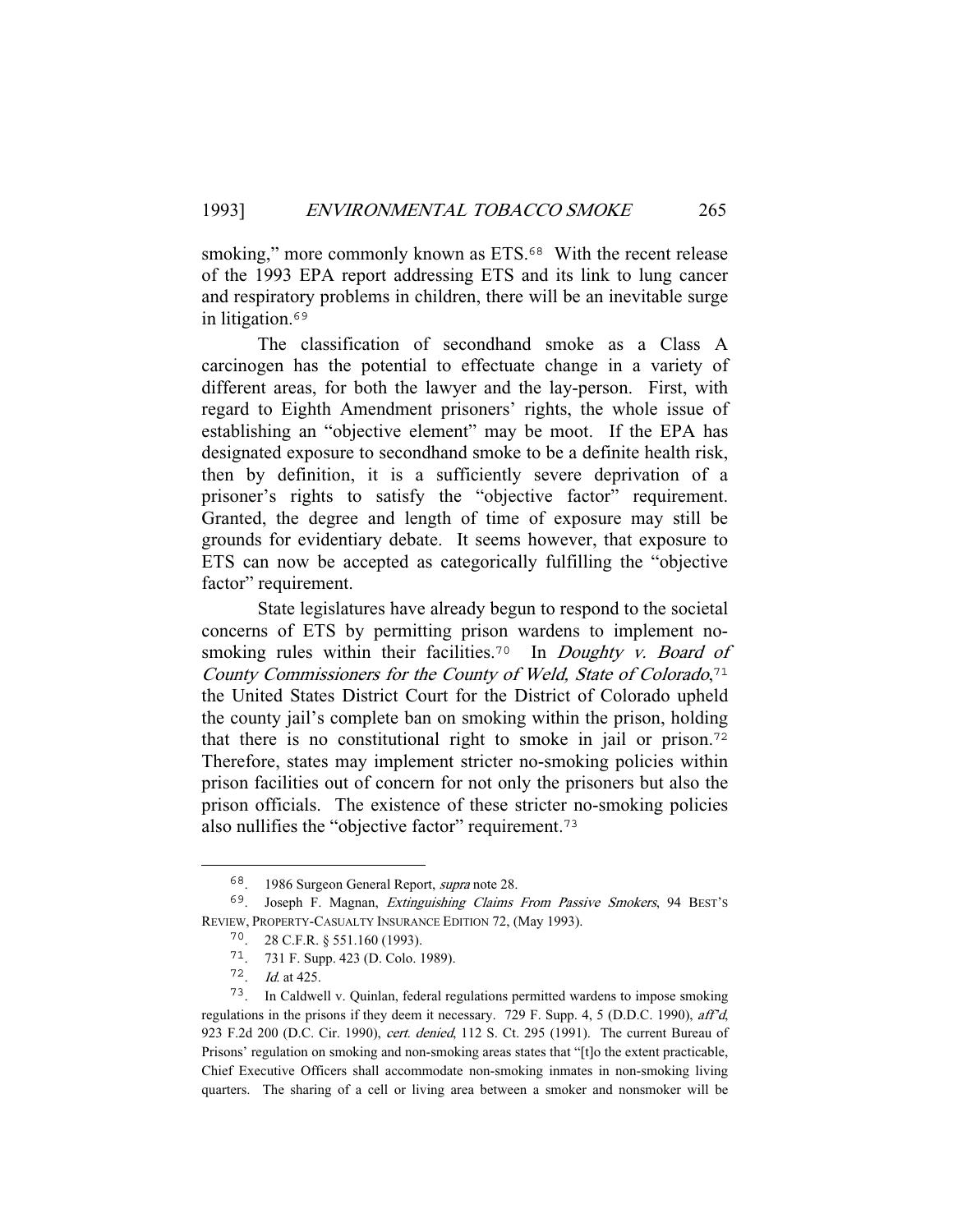The 1993 EPA Report's findings will also likely flood the system with civil litigation by non-smoking prisoners and nonprisoners alike, claiming injury as a result of exposure to ETS. On June 22, 1993, in anticipation of this "flood," six tobacco growers and marketers (including Philip Morris and R.J. Reynolds Tobacco) sued the EPA in federal court in North Carolina.<sup>74</sup> The group wants the EPA to withdraw its classification of secondhand smoke as a Class A carcinogen, believing the findings to be false. Regardless of the report's validity, the group also feared that the public's response would encourage costly litigation.

 State courts have already encountered multiple cases in the area of occupational ETS exposure dating back to 1976.<sup>75</sup> Plaintiff employees often seek redress via injunctive relief against their employers as well as through state and federal workers' compensation acts.<sup>76</sup> Unfortunately, direct suits by non-smokers against tobacco

<sup>74</sup>. Julie Tilsner, Secondhand Smoke's Second Hearing?, BUSINESS WEEK, July 5, 1993, at 40.

<sup>75</sup>. Shimp v. New Jersey Bell Telephone Company, 368 A.2d 408 (N.J. Super. Ct. Ch. Div. 1976) (plaintiff was granted injunctive relief against her employer to stop permitting smokers to smoke within her work area because she had experienced serious health problems from her exposure to ETS).

 In other cases, individuals who spoke out against smoking in the workplace were harassed by their co-workers. Smith v. Martin, No. 91 C 4257, 1993 WL 243159 (June 29, 1993). In Smith, Chicago police detective John Smith was retaliated against by his coworkers for having sought enforcement of the Chicago Clean Indoor Air Ordinance in their office. The court ruled that the retaliation experienced by Smith was "truly outrageous." Id. at \*1.

<sup>76</sup>. Carroll v. Tennessee Valley Authority, 697 F. Supp. 508 (D.D.C. 1988). In Carroll, a non-smoking employee of the Tennessee Valley Authority (TVA) sued her employer under the exclusivity provision of the Federal Employees' Compensation Act (FECA) claiming that as a result of TVA's permitting smoking in the workplace, she was subjected to harassment and intimidation resulting in intentional infliction of emotional distress. The court held that she had stated a valid cause of action because there "clearly

avoided except where impractical due to circumstances, and then may be done only for limited duration." 28 C.F.R. § 551.162(b) (1993). Even this regulation does not guarantee a completely smoke-free environment for the prisoner.

Although states will look to this federal regulation for guidance, many have already taken action. As of 1990, prisons in thirteen states had "banned or [were] considering banning smoking." Belkin, *supra* note 62. It is speculated that it is only a matter of time before all prisons ban smoking. Id. It is conceded, however, that many of the prisons that have banned smoking have done so for purposes of cleanliness and safety and not for the health of the inmates. Id.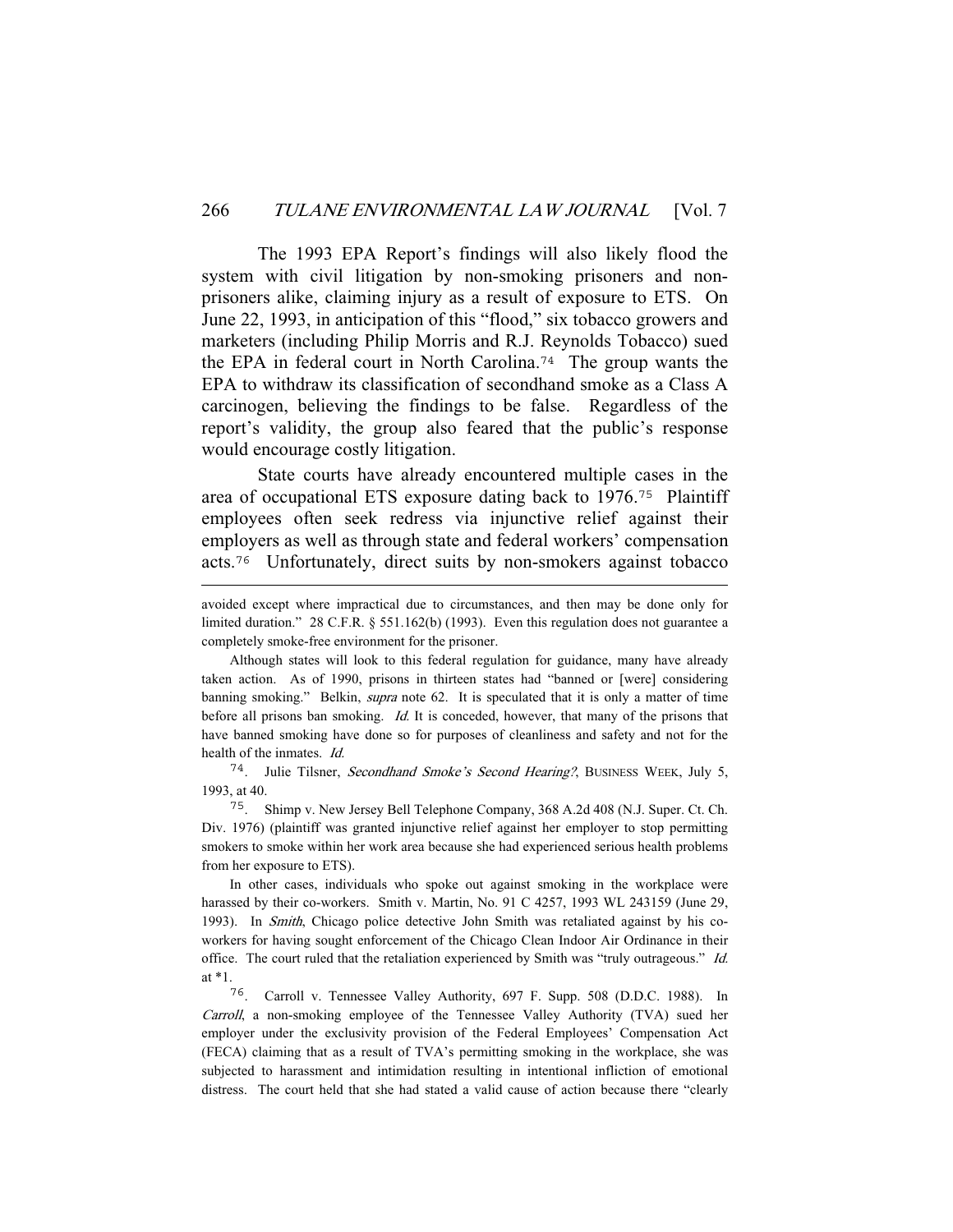companies, seeking redress from harm sustained as a result of ETS exposure, have not yet been very successful.<sup>77</sup> The potential for growth of successful outcomes however is largely dependent upon jury sympathy.<sup>78</sup> Often in smokers' litigation, juries were less sympathetic than the smoking plaintiffs had hoped. Juries generally saw the smoker to have assumed the risk in choosing to smoke.<sup>79</sup> However, an ETS suit by a non-smoker may elicit empathy given the involuntariness of the non-smoking plaintiff and the harm sustained.<sup>80</sup> The "innocent bystander" suit may therefore prove to be a very lucrative plaintiff suit.<sup>81</sup>

<sup>77</sup>. Wilson v. American Tobacco Company, 1990 WL 27394, at \*2 (6th Cir. 1990) (unpublished opinion) (holding that a plaintiff who is a prisoner fails to state a claim upon which relief can be granted when the cause of action is based upon allegations that the tobacco company was negligent in not warning non-smokers about the harmful effects of ETS and that the product itself was defective and dangerous to non-smokers).

 However, in Butler v. R.J. Reynolds Tobacco Co., 815 F. Supp. 982 (S.D. Miss. 1993), the plaintiff alleged that he suffered from lung cancer as a result of exposure to ETS in his barber shop. Id. at 983. Butler brought a strict products liability action (based on § 402A of the Restatement (Second) of Torts) against six tobacco products manufacturers and four tobacco retailers. Id. at 984. Specifically, the plaintiff argued that the tobacco products sold by the defendant retailers were "in a defective condition unreasonably dangerous to those exposed to environmental smoke." Id. at 985. The court held that a plaintiff may be able to recover against the tobacco retailers under a theory of strict liability. Id. at 986. The case was remanded to determine applicability of Mississippi law to the cause of action.

<sup>78</sup>. Magnan, supra note 69. Currently, there is definite finding that damage awards will be affected by the classification of second-hand smoke as a Class A carcinogen; however, it is something of which insurance underwriters must take note and be aware. Id.

<sup>79</sup>. Id.

<sup>80</sup>. Id. at 72. Regardless, the insurance industry will bear the defense costs of that litigation arising within general liability and workers' compensation policies held by businesses. Id.

<sup>81</sup>. Interestingly, arguments using smoking by a parent as a variable for child custody battles are analogous to those made in Helling v. McKinney, \_\_ U.S. \_\_, 113 S. Ct. 2475

were 'work-related injuries'" to which FECA's exclusivity provision applies. Id. at 511 (quoting United States v. Lorenzetti, 467 U.S. 167, 169 (1984)).

Injunctive relief has also been sought outside the employee-employer realm. In Gasper v. Louisiana Stadium and Exposition District, 577 F.2d 897 (5th Cir. 1978), plaintiffs brought an action to enjoin the Louisiana Stadium and Exposition District from continuing to allow cigarette smoking in the Louisiana Superdome during scheduled events. The Fifth Circuit held that the plaintiffs had no constitutional right to stop others from smoking in the Superdome. Id. at 898. The court ultimately felt that the injunctive power of the court was the wrong tool to use in order to attack the secondhand smoke controversy. Id. at 898-99.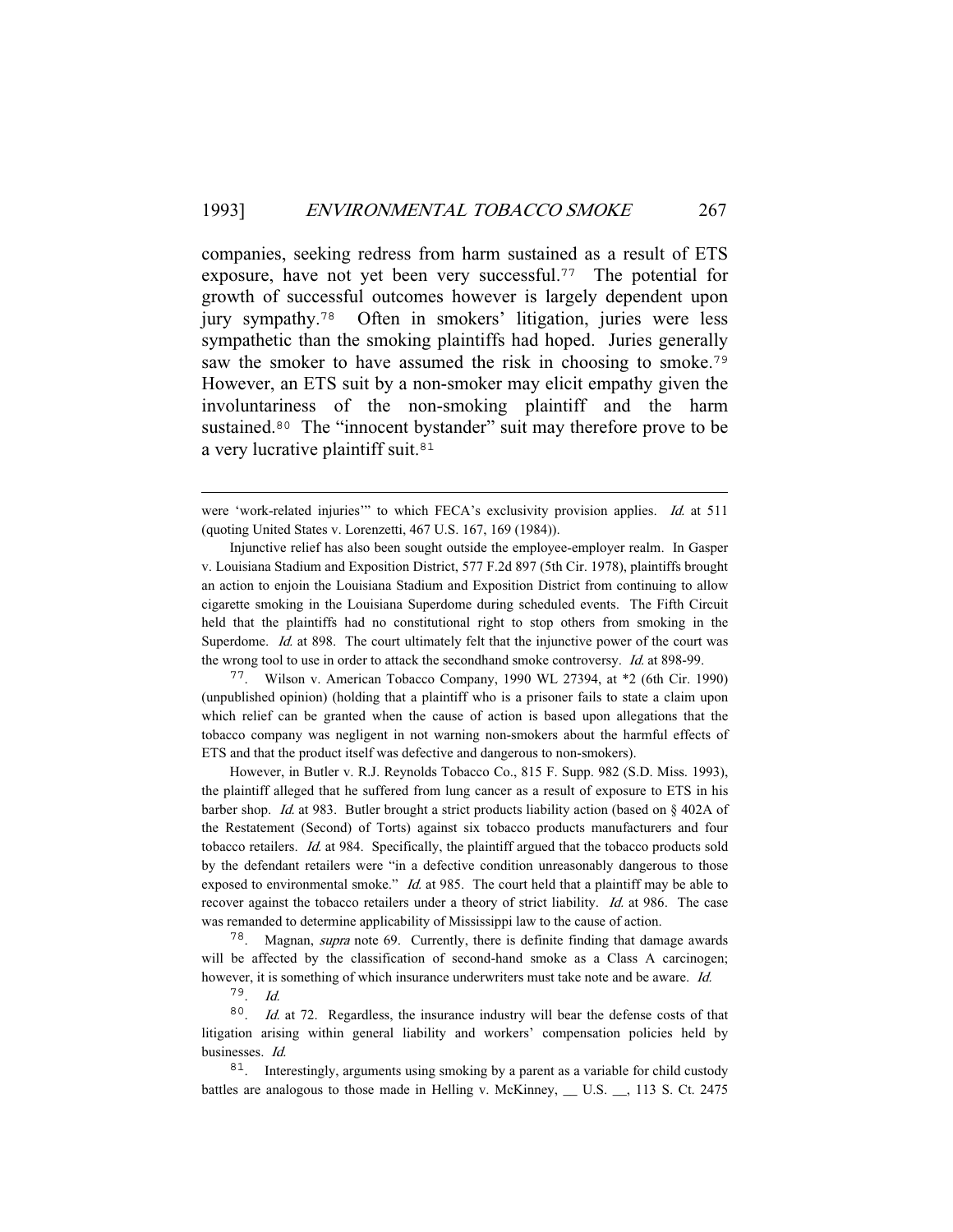In addition to triggering a flood of civil non-smoker litigation, the 1993 Report will likely initiate an overhaul of regulations by the Occupational Safety and Health Administration (OSHA) regarding private business. Although OSHA has always exhibited a sensitivity to the ETS issue, it never mandated a smoking ban in all indoor workplaces.<sup>82</sup> The General Services Administration (GSA) will also likely ban or limit smoking in all federal buildings.<sup>83</sup>

This impending movement towards a smoke-free society $84$  is most recently reflected in President Clinton's health care reform

 The analogy between the prisoner and the child in the context of ETS regulation is striking. The child like the prisoner is in a situation within which he/she has the ability to make few choices. Parents make choices for the child. If one of those choices is to smoke around the child, that is an action that the child is powerless to prohibit and must therefore suffer the consequences involuntarily. Similarly, the prisoner has had many of his freedoms taken away as a result of his incarceration. However, given Helling, the prisoner still maintains the freedom to not be subject to ETS. In light of *Helling*, it is hard to understand how a prisoner could be better protected by the state and the Constitution than a child. The use of the smoking variable is arguably logical.

<sup>82</sup>. Indoor Air Quality in the Workplace, 58 Fed. Reg. 24,595 (Dep't Labor (to be codified as 29 C.F.R. \_\_ (1993)). "OSHA received two petitions for an Emergency Temporary Standard in May 1987." Id. Both requested that smoking be prohibited in all indoor workplaces except for certain designated areas. OSHA determined that the available data at the time did not establish that a "grave danger" existed in the workplace for those exposed to ETS, and therefore the petitions were denied. Id. An action was filed in the U.S. Court of Appeals for the District of Columbia in response to the denial. Id. The court upheld the OSHA denial. Id. It is likely that this policy decision will now be revisited and changed in light of the 1993 EPA Report.

<sup>83</sup>. Cowley, supra note 30, at 55.

<sup>84</sup>. See Alan Liddle, EPA's "Smoking" Gun Could Rock Industry; Environmental Protection Agency Study of Environmental Tobacco Smoke, NATION'S RESTAURANT NEWS NEWSPAPER, January 25, 1993, at 1.

<sup>(1993),</sup> and other ETS Eighth Amendment cases. An argument has been made that since there is no immediate threat to the child's best interests from exposure to ETS, the state cannot intervene to dictate a parent's habit to the extent that a parent could lose his or her child. Wendling, supra note 35, at 1053. However, given that the 1993 Report focuses largely on the detrimental effects that ETS can have on children, the requirement for demonstrable immediacy of harm would seem to fail as it did in Helling. Since many jurisdictions make child custody determinations based on the "best interest of the child" standard, it would seem clear that exposure to ETS does not fall within that category. Id. at 1059-60. Furthermore, applying the "contemporary community standards" approach announced in Weems v. United States, 217 U.S. 349 (1910), and Trop v. Dulles, 356 U.S. 86 (1958) (plurality opinion), such parental behavior seems to actively abridge such standards.